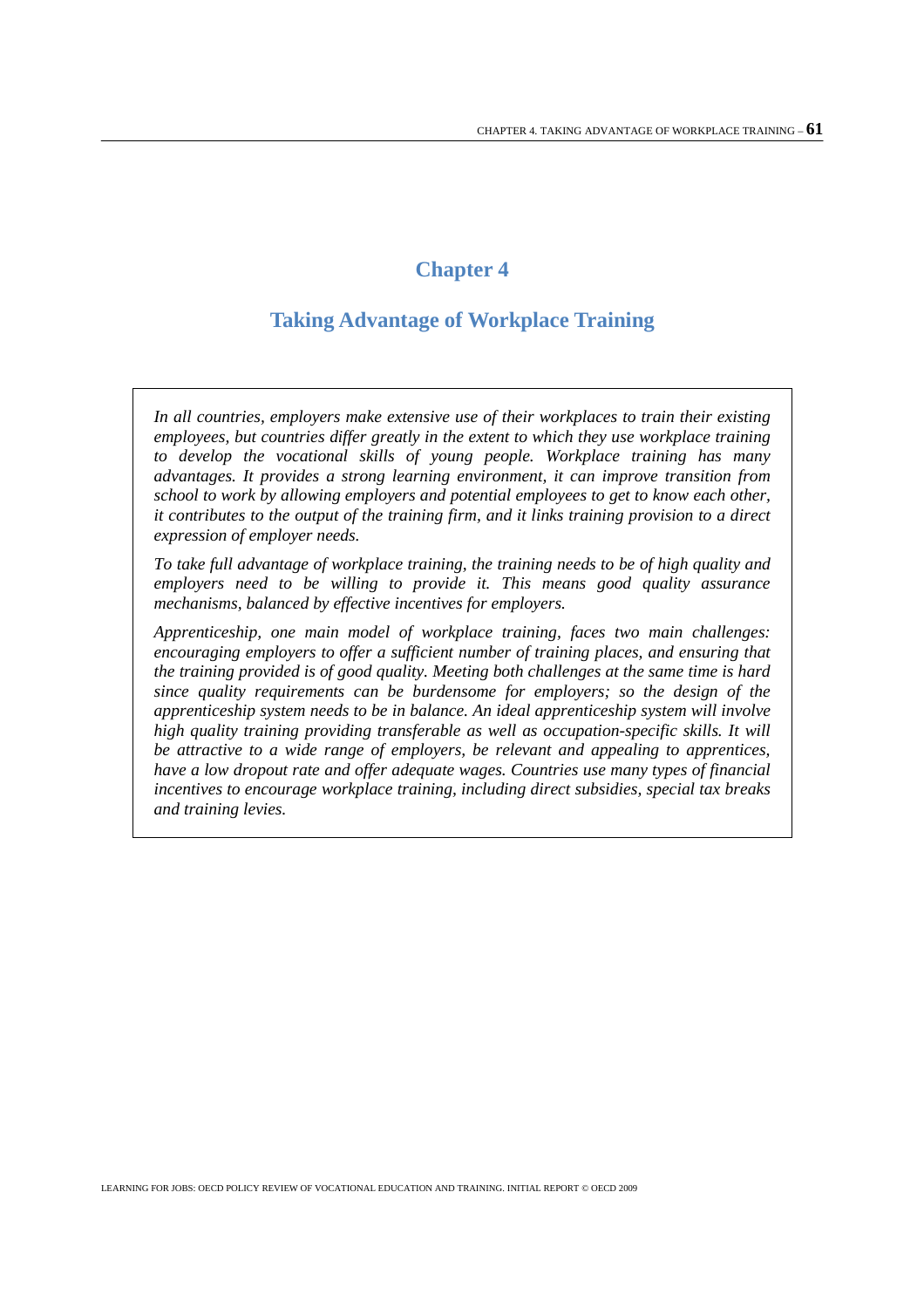Workplace training includes first, formal apprenticeships typically involving a contract, lasting for a period of two to four years and leading to a formal qualification, second, other shorter and often less formal training and work experience for young people and, third, training for employees. Our interests lie mainly with the first and second elements, the apprenticeships and other less formal training which form part of initial vocational education and training (VET).

For a would-be electrician, vocational training includes theory (the physics of electricity), practical hands-on skills (how to wire a house) and practical generic skills (dealing with clients). In countries with strongly developed apprenticeship systems, like Australia, Austria, Denmark, Germany, Norway and Switzerland, work placements typically form a large part of the programme of study (see Table 4.1 and Figure 4.1).

#### **Table 4.1 Time spent by VET students in work placements\***

|                          | % of programme length spent in work placement with employers |                 |                          |               |  |  |  |
|--------------------------|--------------------------------------------------------------|-----------------|--------------------------|---------------|--|--|--|
|                          |                                                              |                 |                          |               |  |  |  |
|                          | 75% or more                                                  | Between 50% and | Between 25% and          | Less than 25% |  |  |  |
|                          |                                                              | 75%             | 50%                      |               |  |  |  |
| Australia <sup>1</sup>   |                                                              |                 |                          |               |  |  |  |
| Austria                  | ш                                                            | ٠               | ٠                        | <b>HH</b>     |  |  |  |
| Czech Republic           |                                                              |                 |                          |               |  |  |  |
| <b>Denmark</b>           |                                                              | ----            | ٠                        | ٠             |  |  |  |
| Finland                  |                                                              | ٠               | $\blacksquare$           |               |  |  |  |
| France                   | п                                                            | -               |                          | <b>HH</b>     |  |  |  |
| Germany <sup>2</sup>     |                                                              |                 | $\overline{\phantom{a}}$ |               |  |  |  |
| <b>Netherlands</b>       |                                                              | ш               | <b>THE</b>               |               |  |  |  |
| Norway <sup>2</sup>      |                                                              |                 |                          |               |  |  |  |
| Sweden <sup>2</sup>      | ٠                                                            | ٠               | ٠                        | <b>HH</b>     |  |  |  |
| Switzerland <sup>1</sup> |                                                              |                 | $\overline{\phantom{a}}$ |               |  |  |  |
| <b>United States</b>     |                                                              |                 | -                        | ----          |  |  |  |

Estimated percentage of secondary VET students, by time spent in work placement (as ratio of the total programme length)

Note: Estimated percentage of VET secondary programmes:  $-0\%$ : ■ 1-25%; ■■ 26-50%; ■■■ 51-75%; ■■■■ 76-100%.

1. In Australia and Switzerland the amount of workplace training depends on the institution and programme.

2. Some missing data, so not all programmes are represented.

\* For definitions see glossary.

*Source:* Kuczera. M. (forthcoming), *The OECD International Survey of VET Systems*, OECD, Paris.

Apprenticeships are one of the oldest established institutions in education and training. They often involve some form of blended on- and off-the-job training but the design is highly variable, ranging from the alternance arrangements in the dual system with apprentices attending school one or two days a week to the Norwegian arrangement with two years of school followed by two years of workplace training. For many countries apprenticeship represents a core element of initial VET, although this is highly variable between countries (see Figure 4.1). Apprenticeships are found in the traditional trades as well increasingly, in technical areas such as laboratory and hospital technicians. In Switzerland for example, a new "IT engineer" occupation was designated in the 1990s with an associated apprenticeship. Apprenticeships in these technical areas are called "modern apprenticeships" in some countries.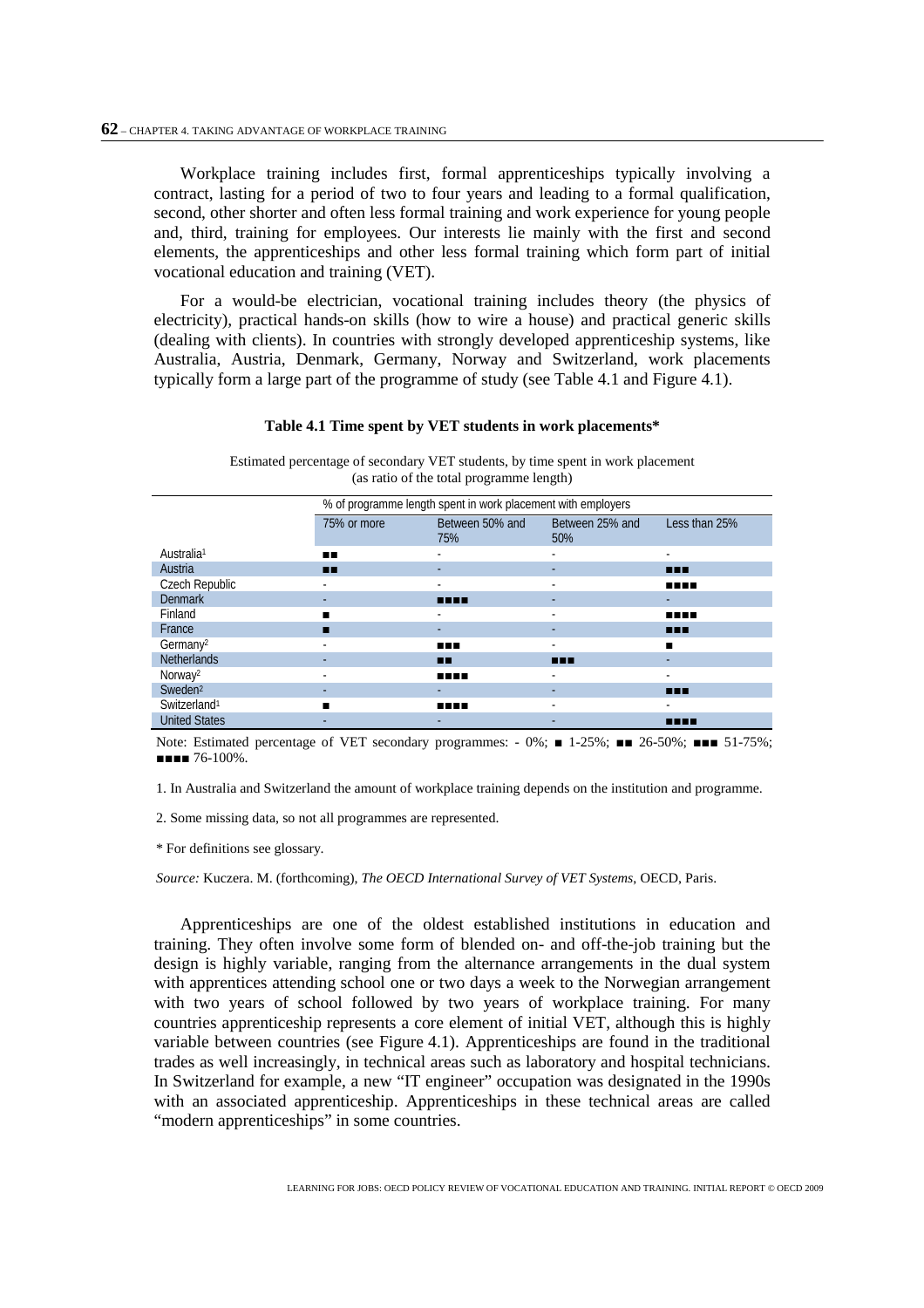

## **Figure 4.1 How common are apprenticeships?**

Apprentices as a percentage of those aged 15 to 64: 2001 estimate

*Source*: NCVER *www.ncver.edu.au/research/proj2/mk0008/internat.htm;* NCVER, using data from CIA; CEDEFOP; US Department of Labor.

## **4.1 The advantages of workplace training**

There are four major advantages of training in workplaces rather than in VET institutions. First, workplace training can offer a very high quality learning environment, allowing students to acquire practical skills on up-to-date equipment and under trainers familiar with the most recent working methods and technologies; it also allows them to develop key soft skills – such as dealing with customers – in a real world environment. Second, it facilitates a two-way flow of information between potential employers and employees, making later recruitment much more effective and less costly. Third, employer provision of workplace training provides a signal that a VET programme is of labour market value. Fourth, trainees in the workplace normally make a productive contribution. The four points are developed below.

## *A strong learning environment*

Workplaces provide a strong learning environment because they offer real on-the-job experience. This makes it easier to acquire both hard and soft skills.

The acquisition of hard skills sometimes requires practical training on expensive equipment. Rapidly changing technologies mean that equipment quickly becomes obsolete, so that VET institutions are often unable to afford modern equipment. Workplace training will therefore often be more cost-effective, since it makes use of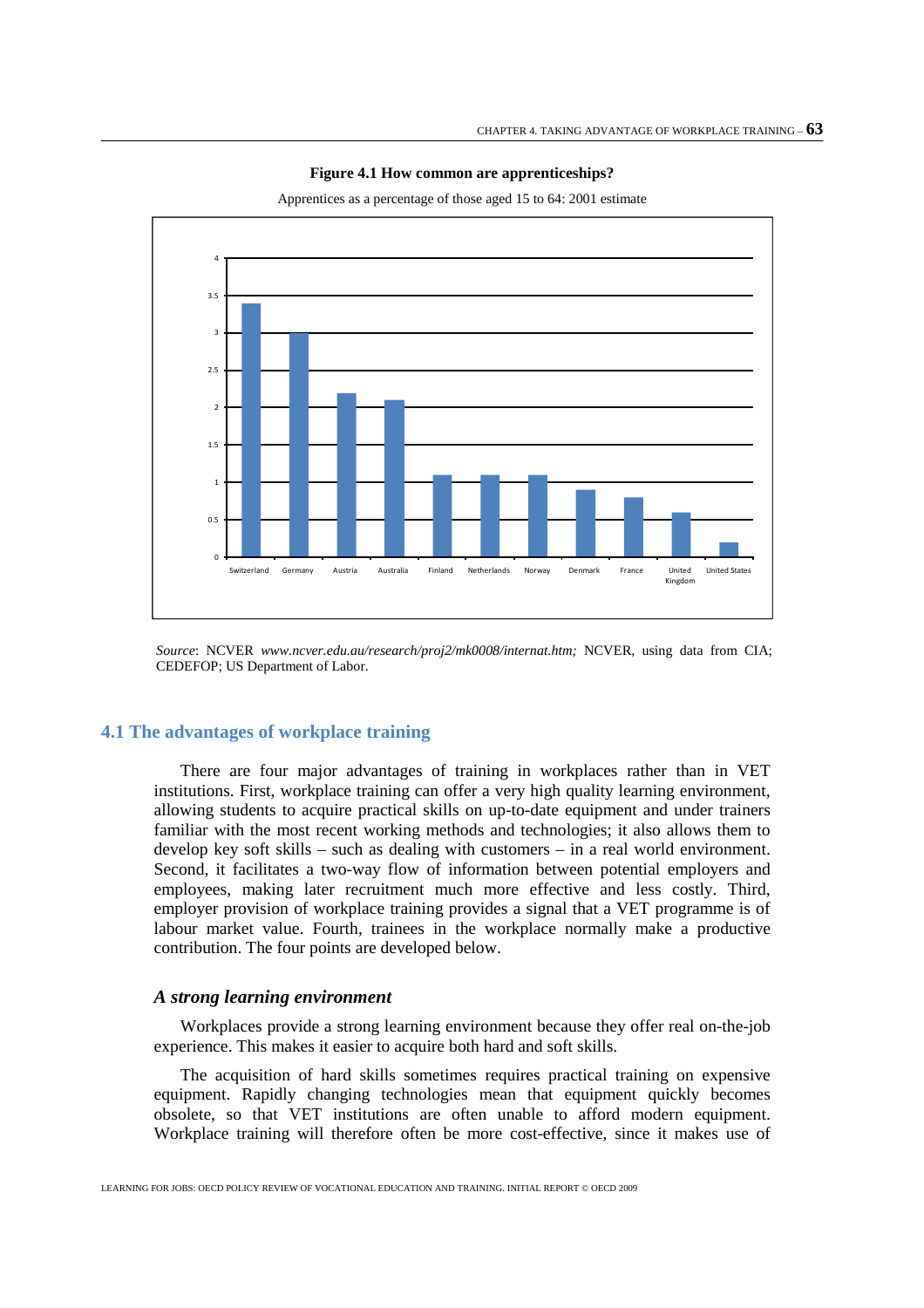equipment already available in firms. Firms also employ the people who understand how to use the latest equipment and can explain the associated techniques.

While an apprentice electrician can learn how to wire a house in a VET institution with the relevant electrical equipment, that electrician will normally need a work placement to find out how to deal with a complaining client, or work effectively alongside a builder and a heating engineer. Soft skills like these are hard to develop away from the concrete demands of a real workplace. A study of sales assistants in Denmark (Aarkrog, 2005) found that soft skills were best acquired on the job. Simulating practice at school (*e.g.* through role play) was perceived by students as artificial and useless. A study from Finland (Lasonen, 2005) found that workplace training taught students entrepreneurship, promoted maturity and supported the development of practical soft skills like initiative, problem-solving skills and the use of information sources. While some relevant theory may be best learned in a classroom environment, workplaces are often necessary to bring that theory to life. Other research has shown that it is easier to develop professional skills in work-based training than transferring into practice the theoretical knowledge learned at school (Aarkrog, 2005; Woerkom, Nijhof and Nieuwenhuis, 2002).

## *Information flow to improve recruitment*

In the workplace, employers and trainees and apprentices get to see each other for what they are, on Monday mornings, when under pressure, and when there is conflict. There is abundant research to show that the characteristics on display in these contexts are critical to job performance. Employers learn about the performance of trainees and apprentices as potential recruits and equip them with skills suited to the job (Autor, 2001; Clark, 2001). Since other potential employers cannot readily observe these characteristics, an employer taking apprentices is in a position to recruit the best from among them. Companies can use this information advantage to pay salaries below the individual's post-training productivity (Acemoglu and Pischke, 1998; 1999a; Leuven, 2005). This is the *recruitment benefit* to employers of workplace training (see glossary).

These benefits to employers depend on labour market characteristics and regulations, including the extent of asymmetry of information in the labour market, the degree of recognition of qualifications, search costs, and wage-bargaining mechanisms (Acemoglu and Pischke, 1999b).

- Where labour turnover is high, so that apprentices often move to other jobs, or only stay briefly following recruitment, the risk of "poaching" is increased, and the recruitment benefit is consequently reduced.
- Where wages are very flexible and job security limited, it is possible for employers to take on recruits at low wages and then, once employee performance becomes clearer, reward the most productive and lay off weaker ones. This means that it is not vital to establish productivity in advance of recruitment, and the recruitment benefit of formal apprenticeships is less.
- Conversely, where wages are inflexible, perhaps determined through collective bargaining, and where there is a high level of job security, a new recruit represents an expensive long-term commitment, carrying a substantial risk. Identification of the most productive workers in advance of formal recruitment is therefore more advantageous and the recruitment benefit is greater.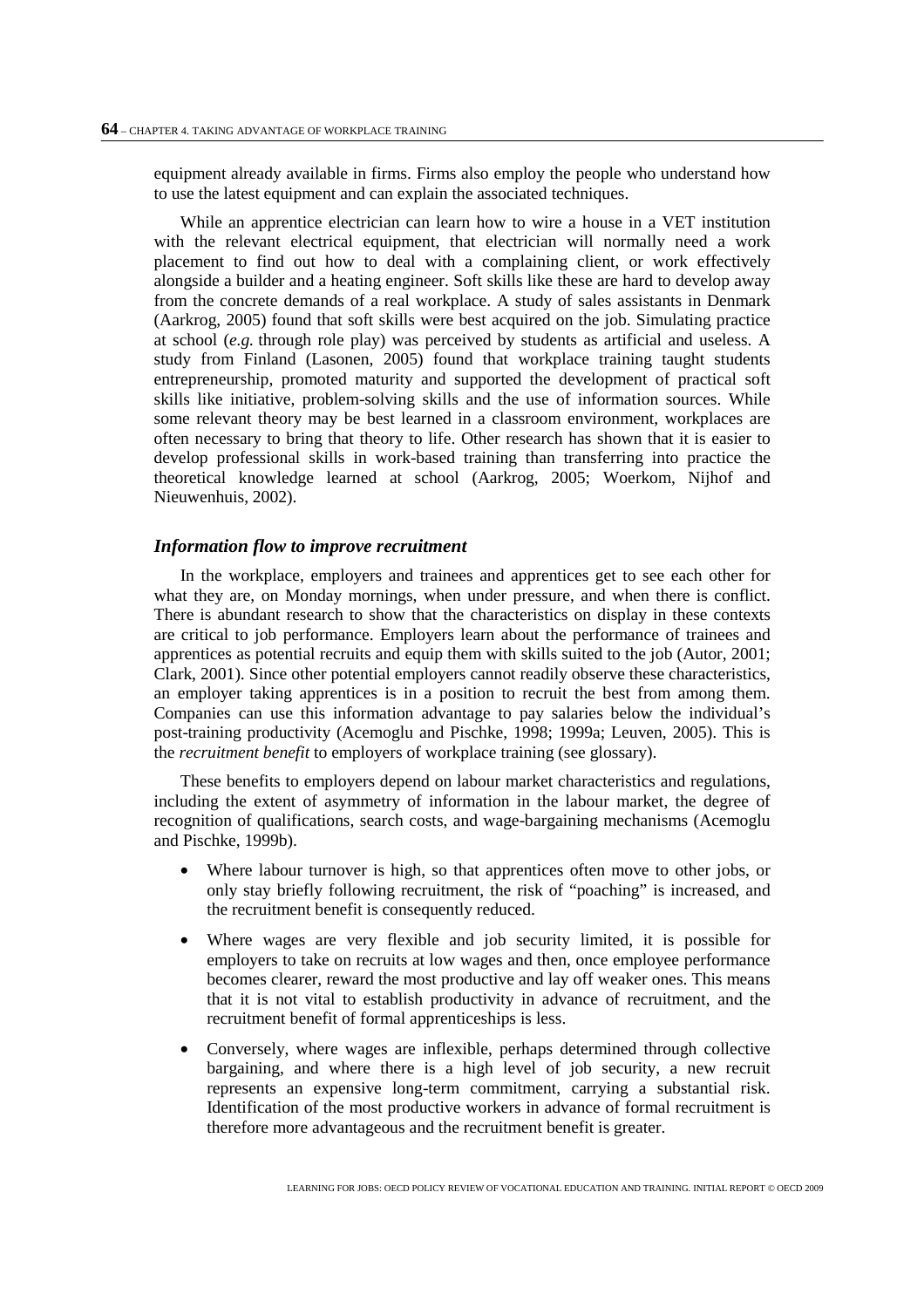• Factors like national service requirements – for example in Switzerland and South Korea – create a gap in time between initial workplace training and subsequent entry to the labour market, and may make it less likely that training companies can hold on to their apprentices as recruits.

Workplace training also provides critical information to students about the line of work they might or might not wish to pursue and about at least one potential employer. This helps to facilitate a smooth transition from school to work.

## *Productive contribution*

Apprentices and trainees undertake useful work generating a *productive benefit* for the employer (see Box 4.1, and evidence from Switzerland and Germany in Schweri *et al.*, 2003, Mühlemann *et al.*, 2007). Their contribution typically increases with experience and depends also on how their work is organised. In Switzerland, in two-thirds of cases examined in one study, the productive contributions of apprentices were more than or at least equal to the costs of training. Wolter and Schweri (2002) also showed that the one-third of firms which did not derive a net benefit at the end of the apprenticeship period nevertheless benefited in most cases because of the recruitment benefit – they were able to keep the VET graduates they had trained. In Germany, the productive contribution is much less (Beicht, Walden and Herget, 2004) because Swiss apprentices spend more time doing productive work at the host company than German apprentices (Dionisius *et al.*, 2008). Such a productive contribution is only occasionally possible from VET students in other contexts – usually those most closely resembling real workplaces – for example in the many catering colleges which operate as restaurants for members of the public.

## **Box 4.1 The costs and benefits of apprenticeships in Switzerland**

In 2000 and 2004, around 2 500 host companies took part in a survey to determine the costs and benefits of apprenticeship training. Another survey is planned for 2009.

The *gross costs* of apprenticeship training are the resources which would be released by not taking apprentices. They include apprentice salaries, vocational trainer fees, labour costs for administrative tasks and recruitment, installation costs, cost of materials, and some other costs.

The *benefit* to host companies derives first from the *productive benefit* that apprentices generate over the course of the VET programme. The productive output of apprentices is therefore calculated in terms of the costs of employing someone else to generate this productive output.

By comparing the host company's gross costs and apprentices' productive output together, we obtain the host company's *net loss* (*i.e.* if gross costs exceed productive output) or the host company's *net benefit* (*i.e.* if productive output exceeds gross costs).

In 2004, Swiss companies invested a total of CHF 4.7 billion in apprenticeship training. At the same time, the productive output generated by apprentices stood at CHF 5.2 billion. Overall, apprenticeship training was therefore a good investment for Swiss companies. Around two-thirds of host companies obtained a net benefit from their apprenticeship training activities. In most cases, the one-third that generated a net loss were able to recover their loss in the short- and medium-term by hiring the VET graduates that they themselves had trained during the VET programme by reaping the recruitment benefit.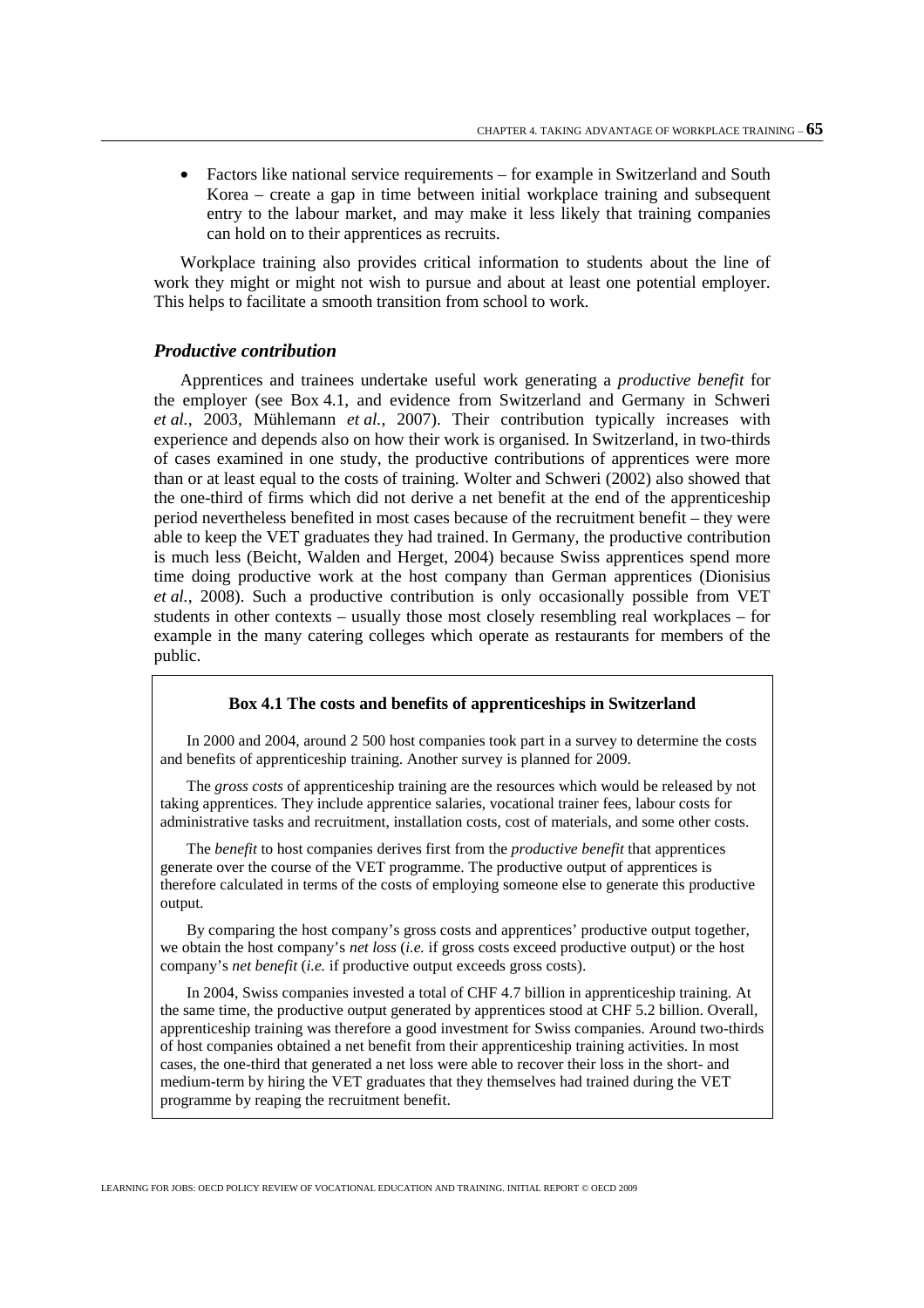#### *Ensuring VET provision matches labour market needs*

As argued in Chapter 2, employer willingness to offer workplace training places is an indicator of their support for the associated VET programme. Employers will be particularly keen to offer apprenticeships in contexts where they have labour shortages – both because apprentices contribute to production and because they may be future recruits (both the production and the recruitment benefits will be high). Unlike school-based VET, workplace training is therefore automatically linked to labour market needs. The "market" in apprenticeship places becomes a domain where student career objectives have to be balanced with employer interest – a dress rehearsal for the real labour market.

Even where short work placements are all that is involved, as in some VET programmes, the placements can serve to signal the skills needs of employers. In Sweden, the OECD review (Kuczera *et al.*, 2008a) recommended that in upper secondary schoolbased VET programmes, the currently nominal 15-week period of workplace experience should become mandatory. Apart from its intrinsic benefits as a learning experience, this proposal is explicitly designed to grant employers leverage over the mix of VET programmes offered by VET institutions, since a programme would only run if an employer is prepared to offer workplace experience.

## *Balancing workplace and other training locations*

Despite all the advantages of workplace training, it needs to be supplemented by the use of other training locations, since:

- Vocational theory (see glossary) like a butcher's knowledge of anatomy is often best learned away from the workplace in a classroom setting.
- Some practical skills can be more effectively learnt off the job.
	- Where equipment is expensive or dangerous, simulated work environments may be more cost-effective. For example, training train drivers in simulated cabs is more cost-effective than on-the-job training, with real trains (and associated line closures).
	- − Off-the-job training can operate at a slower pace and provide students with time to first initiate their skills (Robertson *et al*., 2000).
	- Economies of scale may mean that it is best to teach some skills collectively in training workshops, (whether in a public VET institution, or in a training centre funded by a whole group of companies) rather than in the workplace.
- Local employers may not always be able to provide all the required training. Variations between firms – even within the same sector – in terms of products, markets, clients and technology mean that learning opportunities are not the same for all VET students in workplaces. Off-the-job training can fill potential gaps in the skills provided.
- General skills, including numeracy and literacy skills, are extremely important in nearly all jobs directly, and critical to adaptability and the learning of new skills. Although such skills can be embedded in other forms of learning, including workplace learning, classroom environments are the traditional context for acquiring these skills.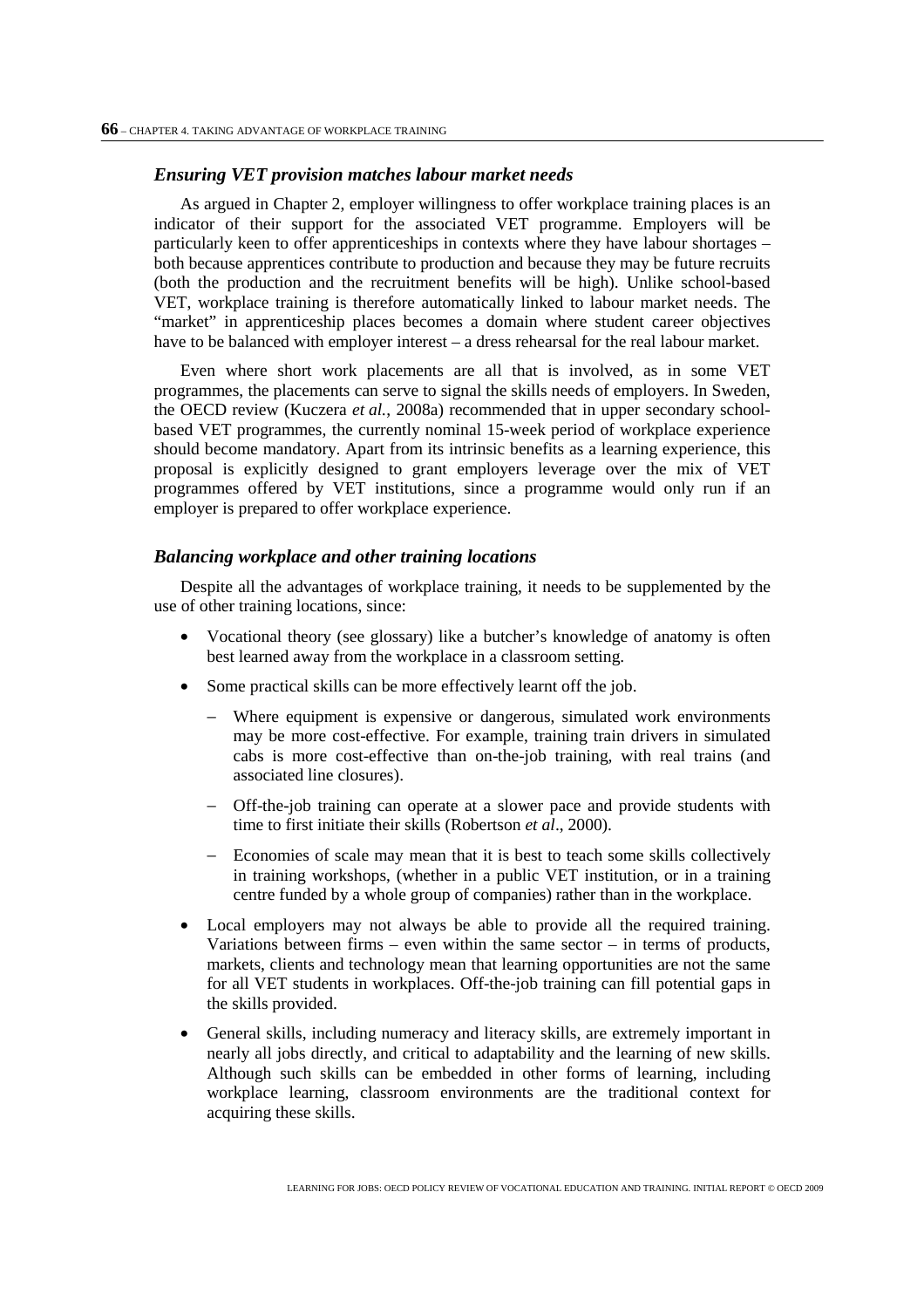## **4.2 Ensuring quality in apprenticeships**

## *Quality standards*

A good quality apprenticeship involves adequately prepared workplace trainers guiding the development of the apprentice, providing a good range of vocational skills – including both hard and soft workplace skills – and offering an effective route into the relevant job. More specifically:

- VET institutions and work-based training should complement each other. The relationship between apprentices, employers and VET institutions is a key factor determining the success of training: they should have a common understanding of the training, as well as clearly defined roles and responsibilities (Schofield, 1999).
- Apprentices should perform a variety of tasks, either within a firm or by rotating across firms (Gruber, Mandl and Oberholzner, 2008). Tasks should increase in complexity over time and allow trainees to work autonomously and practice their skills (Robertson *et al.,* 2000).
- As argued in Section 3.1, well-prepared workplace trainers play a crucial role. The quality of the relationship between apprentices and their colleagues is also important to informal skills development particularly in SMEs (Robertson *et al.,* 2000; Harris, Simons and Bone, 2000).

Firms are always interested in the immediate productive contributions of apprentices, sometimes less concerned with providing for a good learning experience (Cornford and Gunn, 1998; Kilpatrick, Hamilton and Falk, 2001; Gibb, 1999). The question arises whether the productive contribution of apprentices is at the expense of training quality. In analysing firms' motives for training, some authors distinguish between substitution motives (*i.e.* substituting apprentices for workers) and investment motives (*i.e.* training to meet a future need of qualified labour) (Franz and Soskice, 1995; Neubäumer and Bellmann, 1999 in Mohrenweiser and Backes-Gellner, 2006; Smits, 2006). Research from Norway (Askilden and Øivind, 2005) and the Netherlands (Smits, 2006) suggests that firms training for substitution motives tend to use trainees as a cheaper substitute for unskilled workers. Smits (2006) found that the quality of training is better in firms training with investment rather than substitution motives.

Evidence from Switzerland provides a counter-example. Dionisius *et al.* (2008) indicate that, despite the difference in terms of productive contribution, the relative performance of Swiss and German apprentices seems to be identical at the end of training. Swiss firms manage to pay off the costs of training during the training period by allocating students to productive tasks and using apprentices in skilled jobs to a greater extent than German firms. This shows that using apprentices productively does not necessarily imply using apprentices as cheap unskilled labour. The authors further argue that the main reasons for the higher cost-efficiency of training in Switzerland include high training costs (wages of apprentices and trainers, equipment), a less regulated labour market and higher labour force mobility than in Germany, and regulations setting up minimum requirements for the quality of training. High apprentice costs mean that there is no real incentive to substitute apprentices for unskilled labour and they must instead seek returns by placing them in skilled jobs. The existence of regulations setting out the content of workplace training (Smits, 2006) and quality standards (Dionisius *et al.*, 2008) are identified as essential to ensure high quality learning.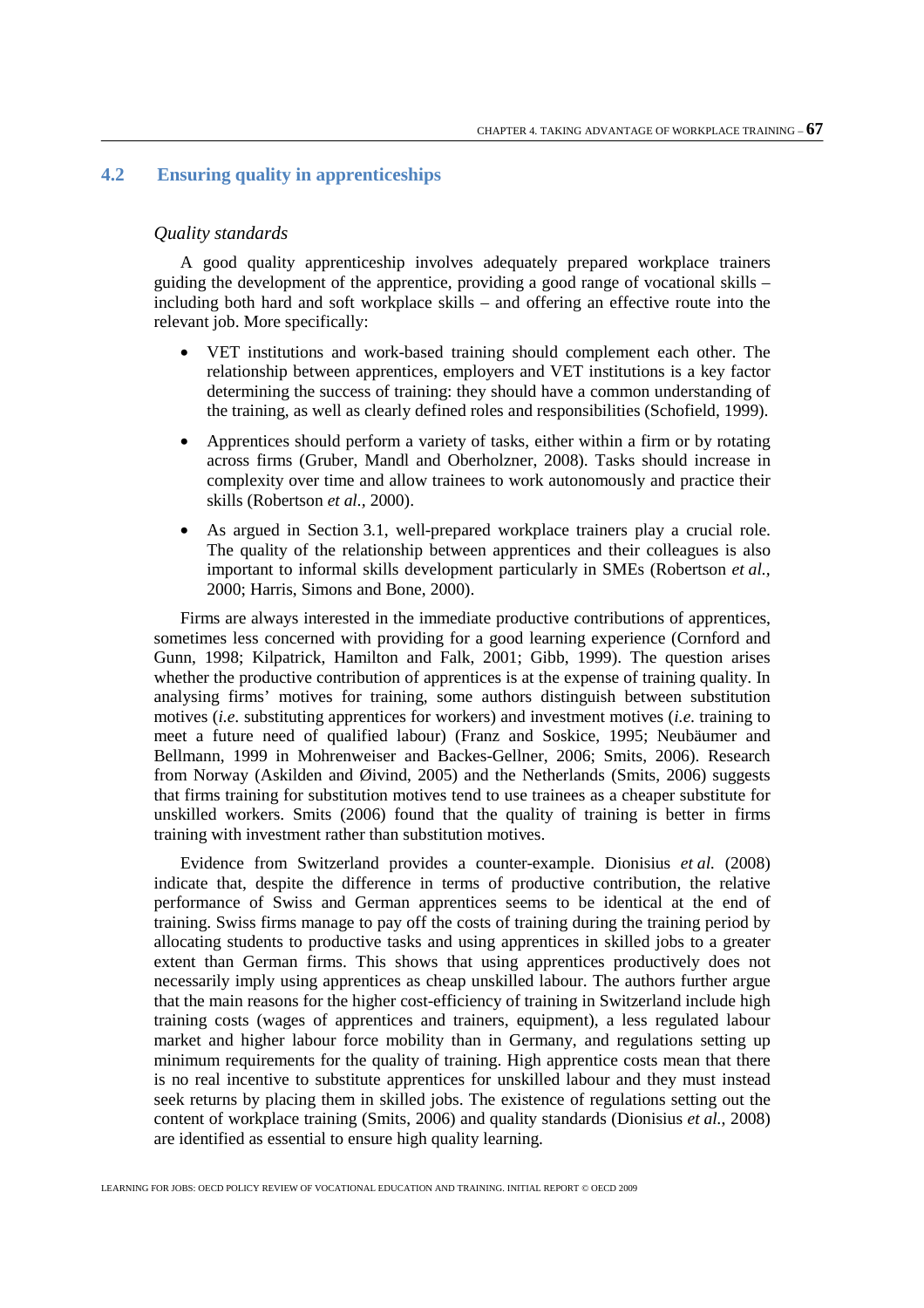Even if a firm has an interest in providing good training, there may still be a difference between the firm's interest and those of students: firms tend to have a preference for firm and occupation-specific skills, while students also need skills that are transferable to other firms and possibly other occupations (Smits, 2006). There is also variation in the quality of training according to the characteristics of firms. Research from Australia suggests that small firms are also unlikely to have dedicated training staff (Hawke, 1998) and the training offered tends to be unplanned (Vallence, 1997), informal and firm-specific (Seagraves and Osborne, 1997). While workplace training needs to yield benefits to employers to encourage them to offer sufficient training places, it should not be so firm-specific that it inhibits future professional mobility. This argues for quality standards and clear learning objectives for workplace training. Learning objectives should be developed with the involvement of employers to ensure relevance to their immediate needs but balanced by sufficient emphasis on transferable skills to allow for future mobility.

These considerations argue for quality control carefully applied to apprentice training to ensure that the employers involved deliver on their training responsibilities. At the same time, the quality requirements should not be so demanding as to inhibit employer participation.

Quality standards are a binding set of rules defining the terms of workplace training. They may cover the content and duration of training, the assessment of training outcomes and trainers' qualifications. Quality standards should help avoid the allocation of students to unskilled tasks and prevent training narrowly focused on firm-specific skills. Quality standards should ensure that training meets minimum standards in all workplaces. In a review of apprenticeships in several European countries, Ryan (2000) suggests that in the UK the lack of external regulations for apprenticeships leaves room for low quality training, while in Germany and Denmark there is stronger quality control and permission for training is withdrawn for companies that provide substandard training. Similarly, in Switzerland firms need to meet quality standards to be licensed to take on apprentices and the quality of practical training is monitored.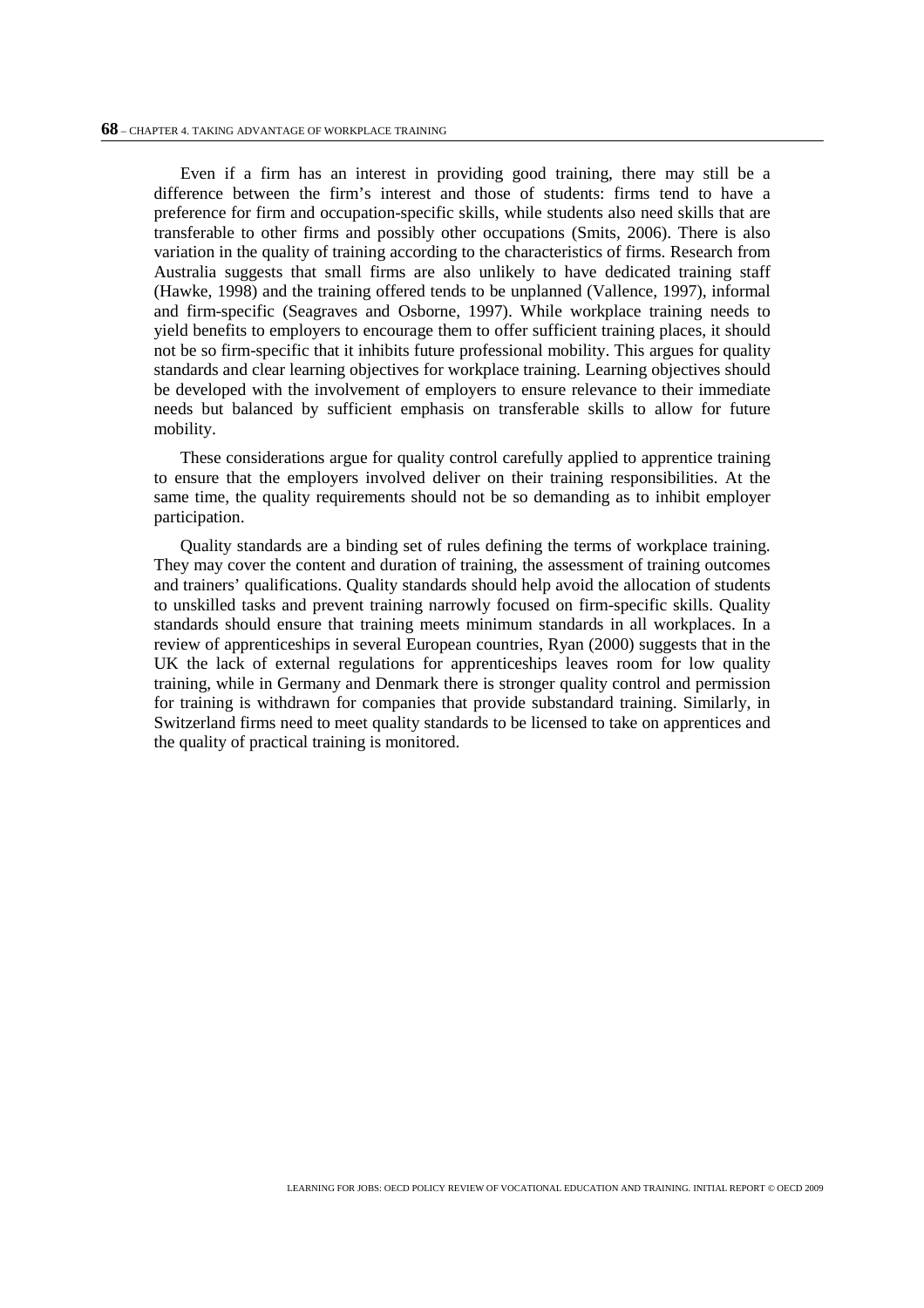|                      | Curric-<br>ulum | Training<br>content | Programme<br>duration | Physical<br>resources | Number of<br>training<br>places | Qualific-<br>ations<br>acquired | Educational<br>performance | Labour market<br>performance |
|----------------------|-----------------|---------------------|-----------------------|-----------------------|---------------------------------|---------------------------------|----------------------------|------------------------------|
| Australia            | no              | yes                 | no                    | no                    | n <sub>0</sub>                  | no.                             | no                         | no                           |
| Austria              | yes             | yes                 | yes                   | yes                   | yes                             | yes                             | yes                        | no                           |
| Czech Republic       | no              | No                  | n <sub>0</sub>        | no                    | no                              | no                              | no                         | no                           |
| <b>Denmark</b>       | no              | No                  | n <sub>0</sub>        | no                    | n <sub>0</sub>                  | yes                             | no                         | n <sub>0</sub>               |
| Finland              | no              | No                  | n <sub>0</sub>        | yes                   | n <sub>0</sub>                  | no                              | yes                        | yes                          |
| France               | no              | No                  | no                    | no                    | no                              | no                              | no                         | no                           |
| Germany              | yes             | yes                 | n <sub>0</sub>        | n <sub>0</sub>        | no                              | yes                             | yes                        | n <sub>0</sub>               |
| Hungary              | $**$            | $**$                | $**$                  | $**$                  | $**$                            | $**$                            | $**$                       | no                           |
| <b>Netherlands</b>   | m               | m                   | m                     | m                     | m                               | m                               | m                          | m                            |
| Norway               | m               | m                   | m                     | m                     | m                               | m                               | m                          | m                            |
| Sweden               | ***             | ***                 | ***                   | ***                   | ***                             | ***                             | ***                        | ***                          |
| Switzerland          | yes             | yes                 | yes                   | yes                   | yes                             | yes                             | yes                        | n <sub>0</sub>               |
| <b>United States</b> | no              | No                  | no                    | no                    | no                              | no                              | no                         | no                           |

**Table 4.2 Quality assurance in enterprises providing practical training\*** 

Note: m: missing.

\* For definitions see glossary.

I

\*\* In Hungary the Chamber of Commerce and Industry operates the quality assurance system covering the conditions needed to start workplace training, interim checking to ensure that the training is done under prescribed circumstances, and that its content and methodology is appropriate.

\*\*\* In Sweden, the Swedish Schools Inspectorate has a mandate to examine the quality of workplace training, and locally, education/governing boards are responsible for workplace training.

*Source*: Kuczera, M. (forthcoming), *The OECD International Survey of VET Systems*, OECD, Paris.

Table 4.2 provides information on quality assurance practices in selected OECD countries. Given the need to encourage and support workplace training, quality control may need to take the form of supportive measures for employers, rather than a bureaucratic obstacle to firms wishing to undertake workplace training. The *QualiCarte* project in Switzerland (Box 4.2) provides an example of a tool that supports employers in improving their training.

#### **Box 4.2 Quality control of workplace training in Switzerland**

Host companies are responsible for checking the progress of students. Developed with the social partners, the *QualiCarte* provides a checklist of 28 quality criteria describing key aspects of workplace training (including the engagement of the company, particular aspects of the initial phase of the training and the subsequent training process). These criteria are used by companies for self-assessment.

Cantonal authorities control the quality of workplace training by issuing licenses, which host companies must obtain to provide workplace training to VET students. To acquire a license, companies must meet technical and personal criteria, and demonstrate that their training programme complies with quality standards and the content of training matches the needs of the occupation.

*Source:* Federal Office for Professional Education and Technology, 2008, *Vocational and Professional Education and Training in Switzerland.* National report from Switzerland contributing to the OECD's review of "learning for jobs" Federal Office for Professional Education and Technology, Bern.

LEARNING FOR JOBS: OECD POLICY REVIEW OF VOCATIONAL EDUCATION AND TRAINING. INITIAL REPORT © OECD 2009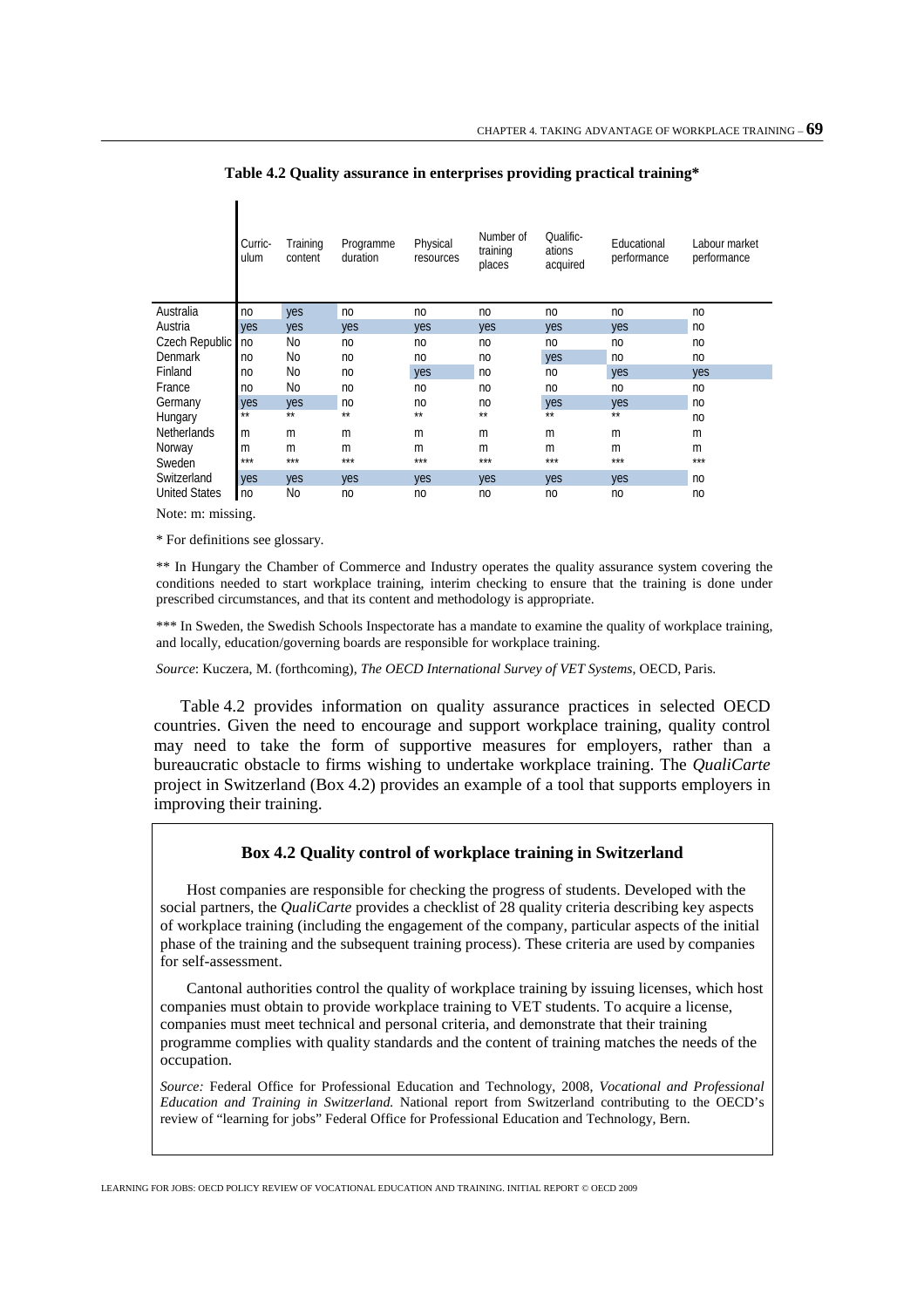#### *Legal framework*

Special contracts for apprentices or trainees exist in many countries. Table 4.3 sets out some of the contractual characteristics of different workplace training schemes. In some countries (*e.g.* Germany, Austria and Switzerland) students are responsible for finding a company that will provide them with workplace training. Conversely, in Hungary, VET institutions often help students find apprenticeship places and then the contract is signed between the firm and the apprentice under the supervision of the regionally competent chamber of commerce. Some countries (*e.g.* Australia and Norway) involve third partners in the apprenticeship under the supervision of the regionally competent chamber of commerce. Box 4.3 provides examples of the terms of apprenticeship contracts in three countries.

#### **Table 4.3 Contracts for workplace training**

Estimated percentage of VET upper secondary programmes in workplace training by contract characteristics

|                     | Basis of contractual status |                         | Contractual parties |            | Characteristics of the contract |                        |                |                          |                                              |
|---------------------|-----------------------------|-------------------------|---------------------|------------|---------------------------------|------------------------|----------------|--------------------------|----------------------------------------------|
|                     | Mandatory                   | <b>Non</b><br>mandatory | Varies <sup>1</sup> | Employer   | <b>Trainee</b>                  | <b>VET</b> institution | Employ<br>ment | Training                 | Combining<br>training and<br>employ-<br>ment |
| Australia           | п.                          |                         |                     | ----       |                                 | п.                     |                |                          | п.                                           |
| Austria             | ----                        | п                       |                     | ----       | ----                            | <b>HELL</b>            | ш              | ----                     | п                                            |
| Denmark             |                             | ٠                       |                     | ----       |                                 |                        |                |                          |                                              |
| Finland             | п                           | ----                    |                     | ----       | п                               | ----                   |                | ----                     | п                                            |
| France              | п.                          |                         |                     | п.         | ш                               |                        |                |                          | п.                                           |
| Germany             | <b>HEL</b>                  | ٠                       |                     | <b>THE</b> | <b>HILL</b>                     |                        |                | <b>HELL</b>              | ٠                                            |
| Hungary             | $\blacksquare$              | п.                      |                     | п.         | п.                              | п.                     | ٠              | $\blacksquare$           | п.                                           |
| <b>Netherlands</b>  | ----                        |                         |                     | ш          | ----                            | ----                   | ш              | $\overline{\phantom{a}}$ |                                              |
| Norway <sup>2</sup> |                             | ٠                       |                     | ----       |                                 |                        |                | $\blacksquare$           | ----                                         |
| Switzerland         | <b>FREE</b>                 |                         |                     | <b></b>    | ----                            |                        |                |                          | ----                                         |

Note: Estimated percentage of VET secondary programmes:  $-0\%$ ; ■ 1-25%; ■■ 26-50%; ■■ 51-75%; ■■■■ 76-100%.

1. Varies depending on institutions, programmes and fields; m : missing; na : response does not apply.

2. Local government is also part of the contract.

*Source*: Kuczera, M (forthcoming), *The OECD International Survey of VET Systems*, OECD, Paris.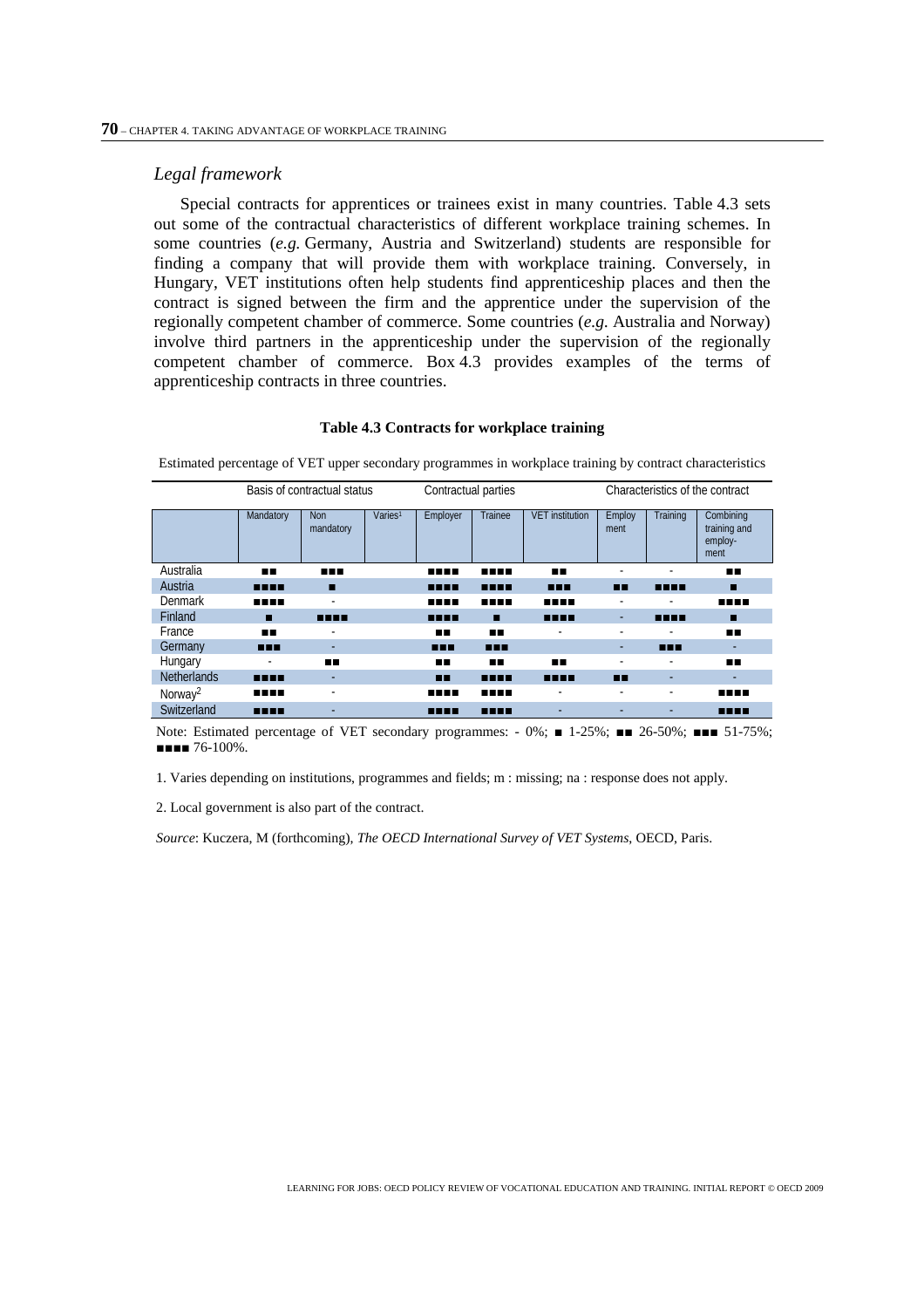#### **Box 4.3 Contracts for workplace training**

In Australia, the Australian Apprenticeship/Traineeship Training Contract is a legally binding agreement between the employer and the apprentice. A representative of the Australian Apprenticeships Centre is required to be present at the signature of the contract, advises both parties on their rights and responsibilities as outlined by the National Code of Good Practice, ensures that the apprenticeship is appropriate to both parties and that they have received relevant information. The training contract outlines the employer's obligation to employ and train the apprentice, pay wages and ensure that the apprentice receives adequate facilities and supervision. Employers need to submit a training plan, which must be endorsed by the concerned training provider (VET institution). The contract stipulates a probation period during which either party can terminate the agreement. Upon completion of the probation period, only by mutual agreement is it possible to vary the contract.

*Source: www.training.com.au/portal/site/public/menuitem.7e75abb80a4e4690f9fa5a1017a62dbc/*

In **Switzerland**, an apprenticeship contract is signed by the VET student, the student's legal guardian and the host company. Legally binding, these contracts must remain in effect for the entire duration of the VET programme. In almost every respect, apprenticeship contracts are equivalent to work contracts (based on Articles 344 to 364a of the Swiss Code of Obligations). The only difference is that apprenticeship contracts include a clause whereby the host company agrees to provide the student with practical training. The apprenticeship contract also sets out the salary conditions for the entire period of training.

*Source*: Federal Office for Professional Education and Technology, 2008, *Vocational and Professional Education and Training in Switzerland.* National report from Switzerland contributing to the OECD's review of "learning for jobs" Federal Office for Professional Education and Technology, Bern.

In **Austria,** a training contract between the host company and the student forms the basis of the training relationship. The student (apprentice) receives health, accident, pension and unemployment insurance. The training relationship is regulated by the labour and social law, as well as particular employee protection regulations for young people. Apprentices are entitled to a salary (*Lehrlingsentschädigung*), determined through collective negotiation and which varies among occupations.

*Source*: *http://www.bmukk.gv.at/schulen/bw/bbs/berufsschulen.xml#toc3-id4*

A study of five European countries (Germany, Austria, Denmark, Ireland and the United Kingdom [Ryan, 2000]) identified the existence of a strong institutional framework, including a legal framework for apprenticeships, as an important condition for the successful implementation of apprenticeship training. An apprenticeship, or traineeship contract, setting out the rights and obligations of both trainees and receiving firms can be a tool to control the quality of workplace training. In Mexico, employers reported to the OECD review team that the lack of legal arrangements (in particular concerning the insurance of trainees) is a barrier to the expansion of workplace training in VET. The creation of a contract for trainees, setting out legal arrangements, would solve this problem: it would avoid the need for individual employers to make their own arrangement for a contract, and it would cover trainees against unforeseen risks. By setting out the rights and obligations of both trainees and receiving firms, such contracts could also be a tool to control the quality of workplace training. As a result the OECD review of Mexico recommends the establishment of a trainee contract (Kis, Hoeckel and Santiago, 2009).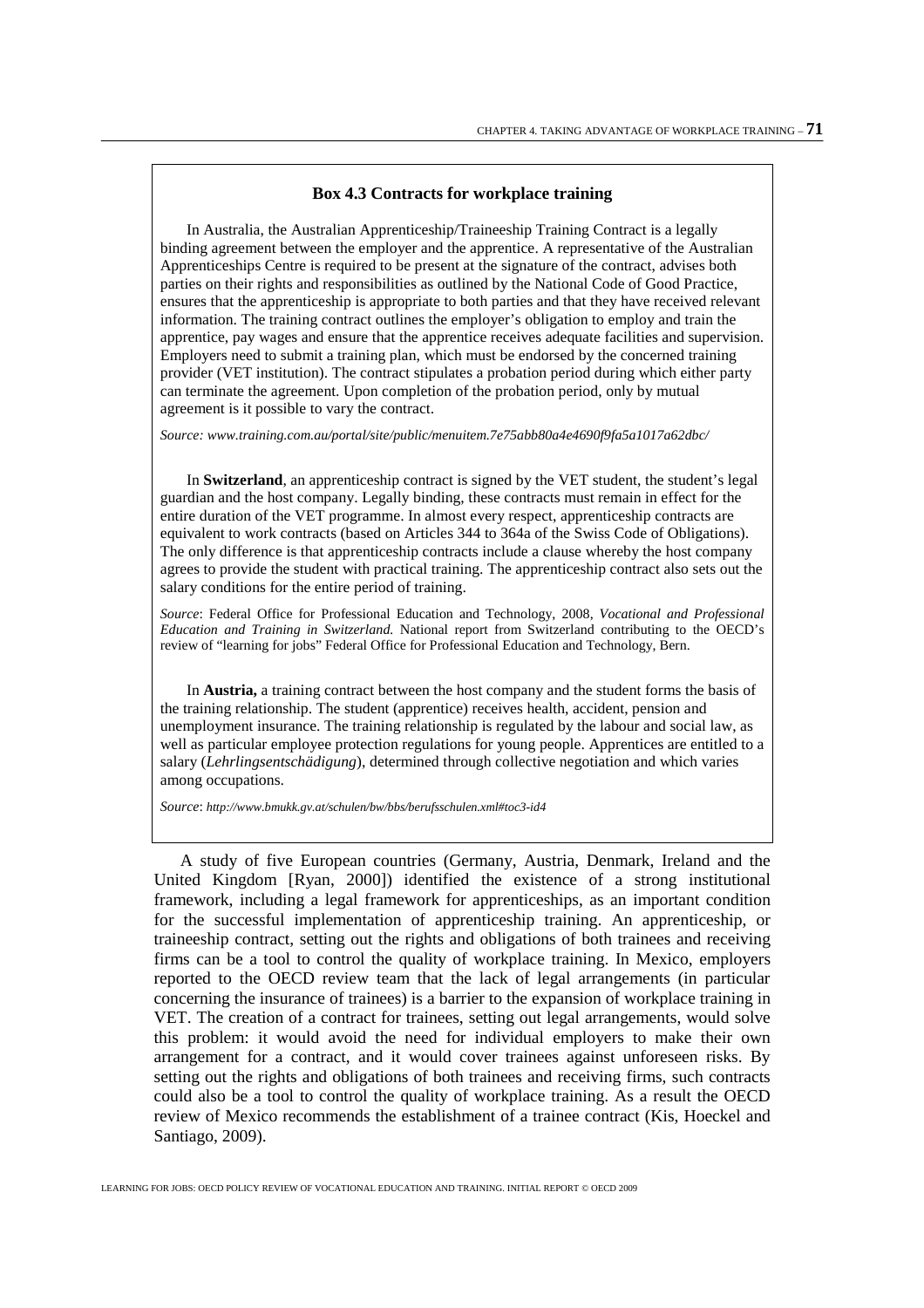#### *Continuous vs. sequential training: need to allow for flexibility*

Classic continuous dual apprenticeship training involves one or two days of schooling in the VET institution and three or four days of training and working in the company throughout the three or four years of apprenticeship training. However, some occupations require substantial theoretical and practical training before an apprentice is able to do meaningful work. Many different models have therefore emerged, with apprentices spending months, or even up to two years, in a VET institution or in specialised training centres before working in a company. Some other factors include:

- The extent to which prior learning is needed affects the cost-benefit ratio to firms. When prior theoretical knowledge has to be acquired over a long period before the apprentice is able to do meaningful work, the government may organise prior training in VET institutions at public expense, or consider whether training organised by a group of companies could be more cost-effective.
- The most effective systems offer firms the flexibility to choose the system best adapted to their needs. Flexibility regarding the duration of the apprenticeship training is important for both employers and apprentices: it helps ensure that apprentices reach their training objectives and that the costs and benefits of the training to employers will be in balance.

## **4.3 Making workplace learning reality: incentives for employers and trainees**

## *Incentives for employers*

The incentives on employers to provide apprenticeship places depend on the benefits and costs they expect from training. As discussed, employers gain both a production and a recruitment benefit from apprenticeships. In addition, employers sometimes say that training apprentices is a social responsibility, and, more subtly, that trainees ask questions, encouraging a reflective approach to the work. In many OECD countries governments offer additional incentives for employers to take apprentices (see Table 4.4).

The costs of apprenticeships to employers are of two main types: apprentice wages, and the resource costs of training the apprentices:

- Apprentice wages vary markedly. For example in Australia the 2006 weekly rate for apprentices in their first year ranged from 47% to 75% of the minimum wage depending on the industrial sector; by the fourth year all apprentices receive the federal minimum wage, or more (Australian Fair Pay Commission, 2006). In Norway, apprentices receive a wage negotiated in collective agreements that ranges from 30% to 80% of the wage of a qualified worker, the percentage increasing over the apprenticeship period (Kuczera *et al*., 2008b).
- The resource costs of training apprentices include the time of experienced employees, mistakes by inexperienced apprentices and wasted resources (Richardson, 2005), remunerations of training staff, teaching materials and administrative costs (Rauner, 2007). These costs are dependent on the quality of apprenticeship training provided, covering issues like whether special training is provided to supervisors, whether apprentice supervisors have some additional status and wages to reflect their role and so on.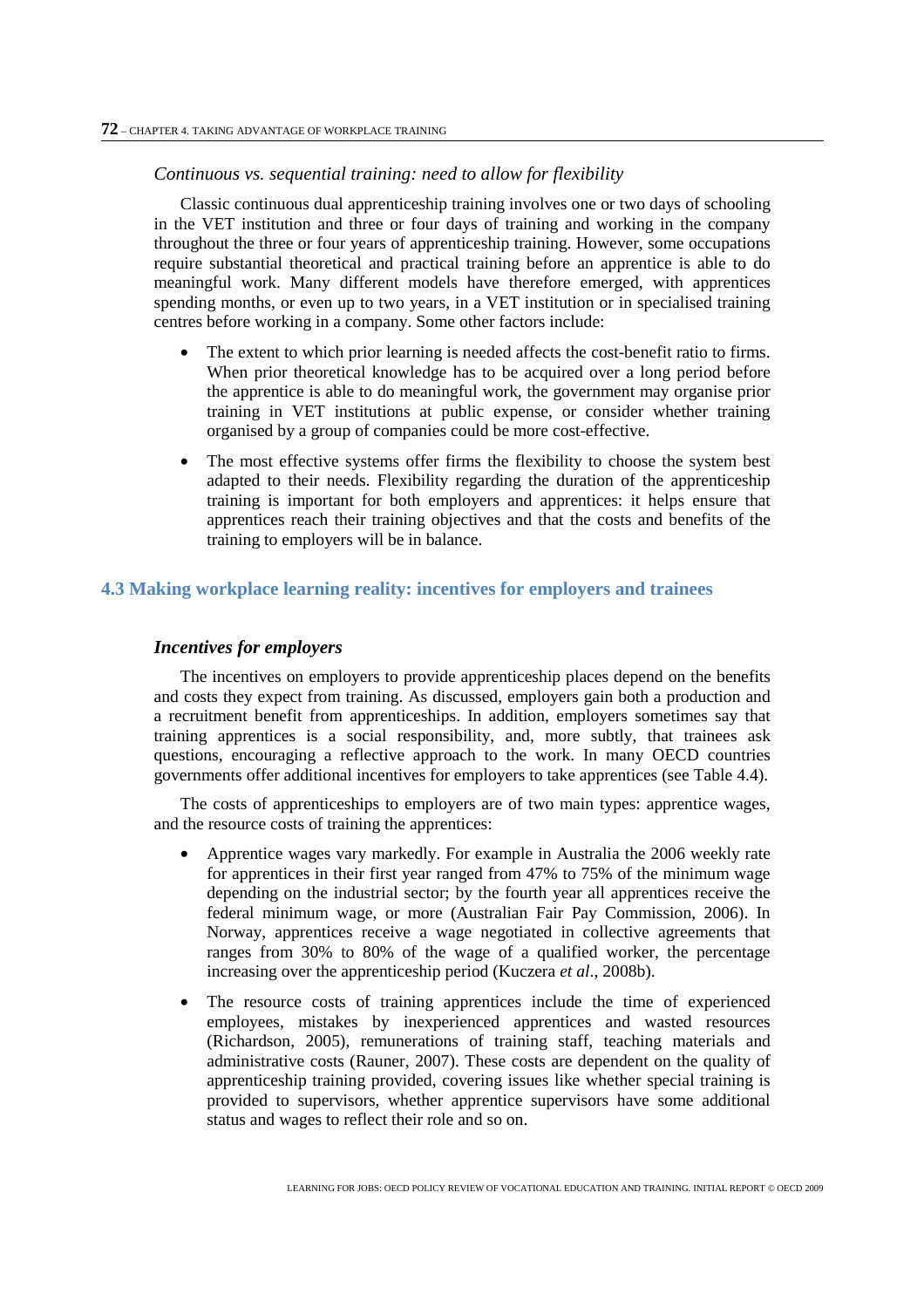Both benefits and costs are hard to estimate, although firms are getting better at doing so. In Switzerland half of firms with apprentices either have formal mechanisms to monitor the cost/benefit ratio of their training, or were about to introduce such mechanisms in 2004<sup>6</sup>. But many firms lack such mechanisms and rely instead on perceptions of the utility of training (Davidson *et al.*, 1997; Schweri *et al.,* 2003)

Systematic studies have been undertaken in Germany and Switzerland into the costs and benefits to employers of taking apprentices (see Box 4.1).

## *Government-provided incentives for employers*

As argued in Section 4.1, there are important spillover benefits from many forms of VET, including workplace training, since there are benefits not only to the employer offering training, but also to the student, as well as to other employers and society at large. This common interest in workplace training provides an argument in principle for governments to encourage and support workplace training. Governments use a mix of direct subsidies, tax breaks, levy arrangements and in-kind arrangements (see Table 4.4).

|                    | Public funding |            | Firms' collective<br>contribution | Employers contribution to VET |             |                          |
|--------------------|----------------|------------|-----------------------------------|-------------------------------|-------------|--------------------------|
|                    | <b>Direct</b>  | Tax        | (e.g. training levy)              | Training                      | Salaries of | <b>Travel</b>            |
|                    | subsidy*       | deduction* |                                   | equipment                     | trainers    | expenses of a<br>trainee |
| Australia          | <b>Yes</b>     | Yes        | N <sub>0</sub>                    | Yes                           | Yes         | <b>Yes</b>               |
| Austria            | Yes            | Yes        | In some sectors                   | <b>Yes</b>                    | Yes         | Yes                      |
| Denmark            | No             | No         | Yes                               | Yes.                          | Yes         | No                       |
| Finland            | Yes            | <b>No</b>  | <b>No</b>                         | ٠                             | ۰.          | $\overline{\phantom{a}}$ |
| France             | No.            | Yes        | Yes                               | Yes                           | Yes         | No                       |
| Hungary            | Yes            | <b>No</b>  | Yes                               | <b>Yes</b>                    | <b>Yes</b>  | <b>Yes</b>               |
| Norway             | Yes            | No         | No                                | Yes                           | Yes         | Yes                      |
| <b>Netherlands</b> | <b>No</b>      | <b>Yes</b> | ۰.                                | <b>Yes</b>                    | <b>Yes</b>  | <b>Yes</b>               |
| Switzerland        | No             | Yes        | In some sectors                   | Yes                           | Yes         | Yes                      |

#### **Table 4.4 How governments and employers support workplace training**

\* See glossary for definitions.

*Source*: Kuczera, M. (forthcoming), *The OECD International Survey of VET Systems*, OECD, Paris.

A flat-rate subsidy to employers per apprenticeship place offered has two potential weaknesses. First, many of the apprenticeship places attracting the subsidy would be offered even without the subsidy. So the net effect of the subsidy on the overall training effort may be modest. Second, subsidised firms may reduce other types of training that are less generously subsidised.<sup>7</sup> Evidence suggests that the effectiveness of a subsidy, as an incentive for a firm to train, is mixed. Brunello (2009) discusses evidence from a Danish study by Westergaard-Nielsen and Rasmussen (1999), arguing that although the effects of a subsidy on the willingness to provide an apprenticeship place is modest

7

 6 Information provided by OPET Switzerland.

In Norway the subsidy for providing apprenticeships for adults is lower than the subsidy for apprenticeship training for upper secondary students. This may reduce adult learners' chance of obtaining apprenticeships.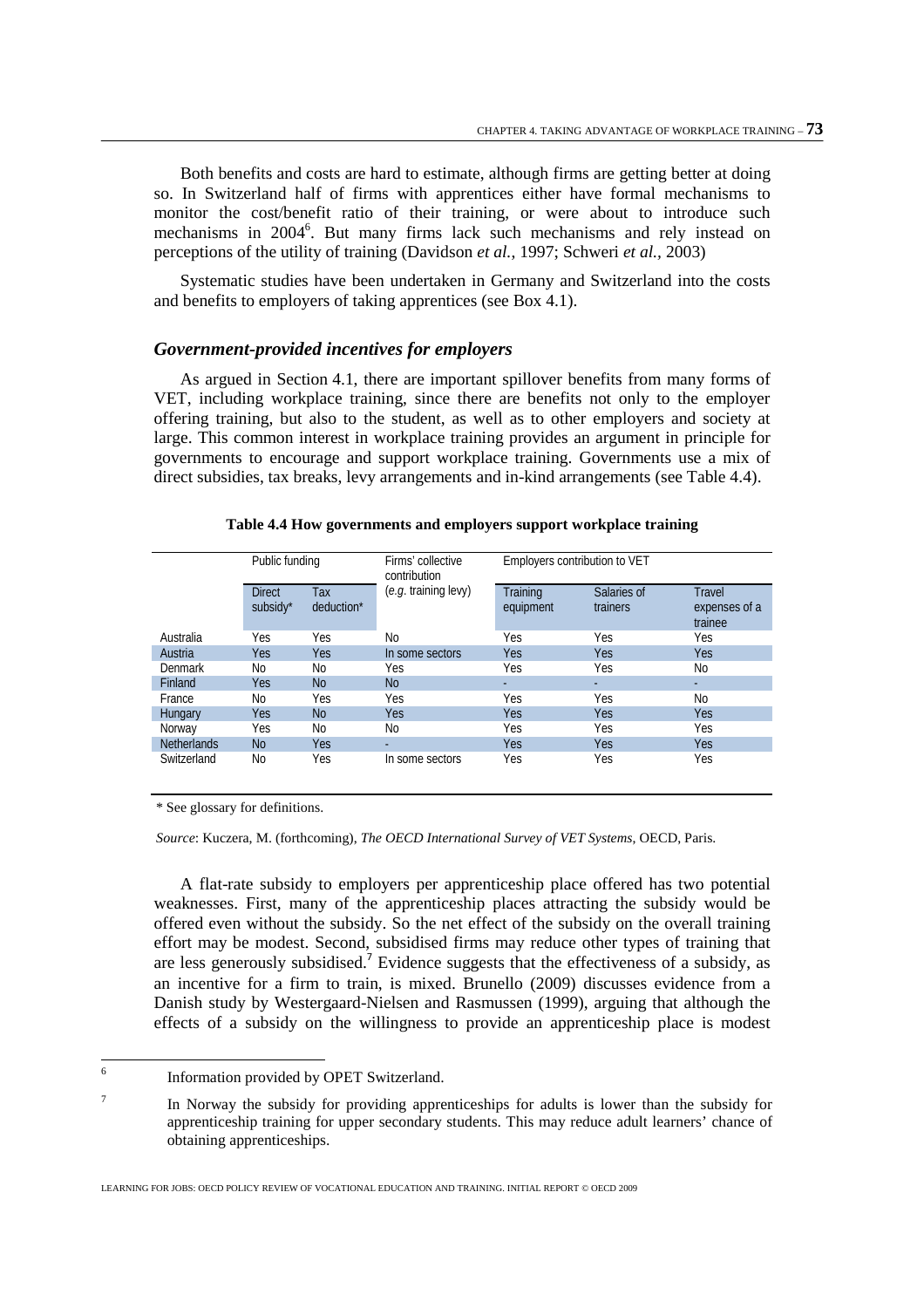$\overline{a}$ 

(demand for apprentices would have been 7% smaller in the absence of a subsidy) it may still represent good value for money, given the expensive alternative option of having pupils in vocational schools. In Switzerland a simulation exercise suggested that subsidies would have an impact only on firms that are not involved in apprenticeship but have no effect on the supply of apprenticeship training in firms that train already (Mühlemann *et al.*, 2007). In Austria, subsidies had very little impact (Wacker, 2007).

The design of apprenticeship systems is characterised by trade-offs between different factors, which all need to be in balance for the system to be effective. The required quality of training needs to be sufficiently high to deliver for the student and for the economy, but not so high as to become an obstacle to employer engagement. Apprentice wages have to be sufficient to attract good apprentices and inhibit dropout, but not so high as to become yet another obstacle to employer provision. The apprenticeship period and its relationship to apprentice wages – which typically rise as the apprentice skills develop – also need to be balanced. It needs to be short enough to inhibit dropout into jobs by near-fully trained apprentices, but not so short that the employer loses the productivity benefit of apprentices, which are largely obtained towards the end of the apprenticeship period.

For employers the net benefits of workplace training must yield sufficient incentive to encourage the provision of training places, but this can be achieved in different ways. For example this might involve (as in Switzerland) relatively low apprentice wages, balanced by strong requirements on training companies in terms of the preparation of apprentice supervisors and adherence to the national curriculum. In Switzerland this mix is deployed to support an apprenticeship system without recourse to subsidy.

Some countries employ training levies to boost the amount of training offered by companies – typically using them to support the training of existing employees, but also sometimes trainees and apprentices. For example in Hungary, employers are required to contribute 1.5% of their payroll, representing almost one-third of total national expenditure on school-based VET (Hungarian Ministry of Labour and Social Affairs, 2008). Enterprises can either contribute this sum to the Labour Market Fund, or alternatively offset some or all of their contribution against provision of practical training for VET students, direct support to VET institutions for development purposes or training for their own employees. Economic growth fuelled a fivefold expansion in the Labour Market Fund between 1998 and  $2004$ <sup>8</sup> Box 4.4 summarises the rather mixed evidence on the effectiveness of levies.

<sup>8</sup> *Source*: Hungarian Ministry of Education, Hungarian Ministry of Employment and Labour, cited in Köpeczi Bócz and Bükki (2006a, p. 65).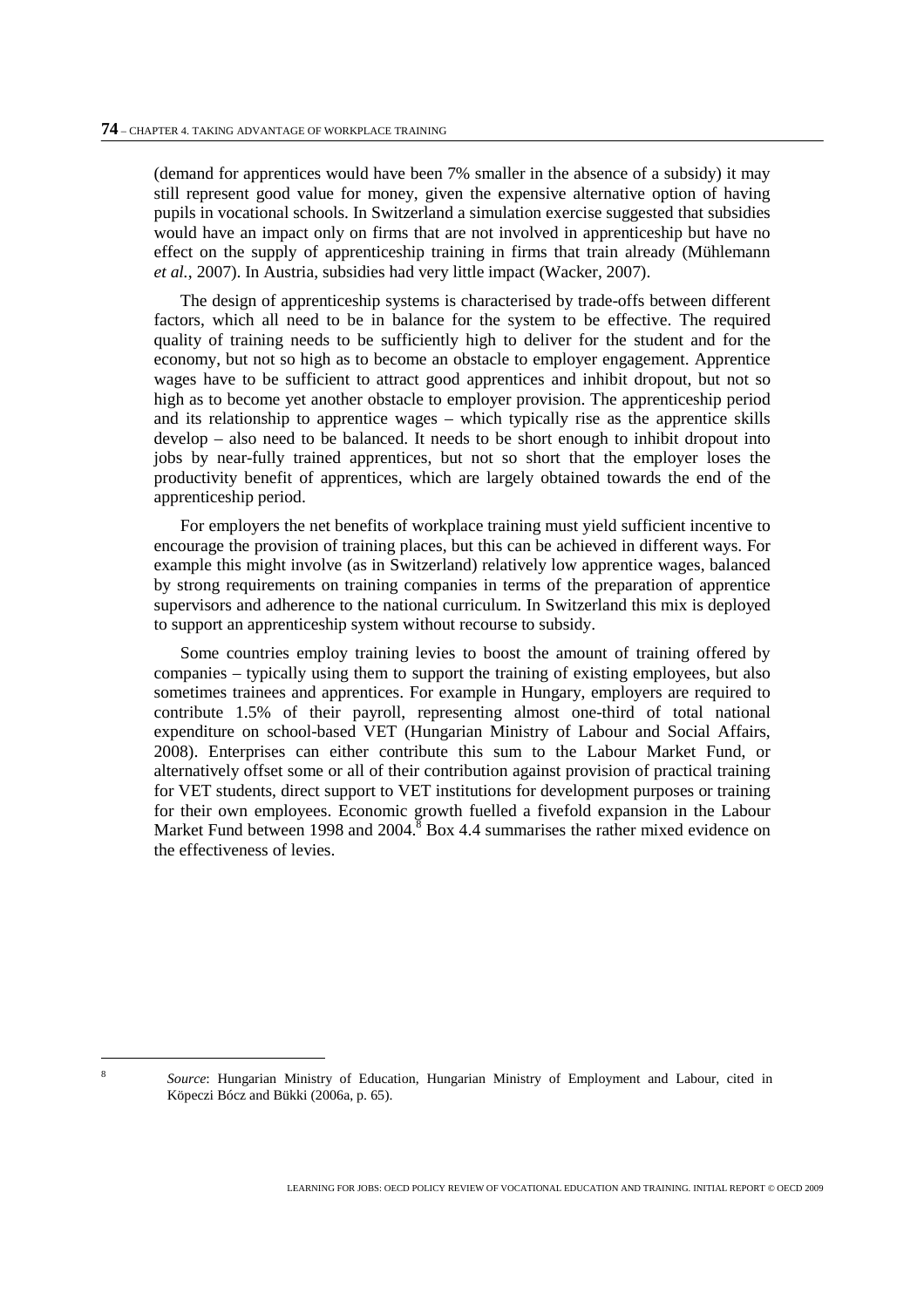#### **Box 4.4 Do training levies work?**

Training levies may be used to raise revenues for public policy initiatives, increase training levels beyond what is provided by firms and promote a more equitable distribution of training opportunities among employees and between industry sectors (Billett and Smith, 2005). They may promote firm-based training and give employers more freedom to manage their training activities (Gasskov, 2003), while allowing public authorities to influence training by defining conditions for eligibility for funds from the levy (Dar, Canagarajah and Murphy, 2003). However, they also sometimes subsidise training that would have been provided anyway (Dar, Canagarajah and Murphy, 2003). In this case, they are simply a windfall for the firms concerned (Gasskov, 2003).

Evidence also suggests that **universal training levies** are ineffective in ensuring an equitable distribution of training opportunities: firm size and employee characteristics typically shape access to training (Billett and Smith, 2005). The administrative procedures associated with claiming reimbursement or setting expenses against the levy contribution are often complicated and may discourage smaller firms from filing claims (Edwards, 1997). Large firms with wellestablished training programmes and administration tend to benefit disproportionately from the levy (Gasskov, 1998). Empirical evidence on the French levy scheme indicates that training opportunities are skewed in favour of large firms and more highly skilled employees, while small firms and employees with lower skills are less likely to benefit (Goux and Maurin, 1997). Similarly, the Korean training levy encouraged skills development, but large companies benefitted more than SMEs, even though the system included a special incentive for SMEs (Lee, 2006).

Training levies require careful supervision; otherwise it is hard to ensure that the training funded through the levy is of sufficient quality. Unfortunately, the supervision of training quality is sometimes carried out by tax auditors or departments that may lack the relevant expertise. Conversely, effective quality control inevitably implies substantial costs both for regulating authorities and the firms being regulated (Dar, Canagarajah and Murphy, 2003).

**Sectoral training funds** have been established in the Netherlands and also in the UK in the field of construction. Smith and Billet (2005) argue that sectoral levies work in some industry sectors and may be more attractive to firms than universal levies: they are negotiated through collective agreements and give employers control over the arrangements for the fund. However, they also share the main weaknesses of training levies (CEDEFOP, Briefing Note, 2008).

In theory, sectoral levies can be effective tools that support strategic objectives of the sector and, if firms perceive significant returns to training in industry-specific skills, they can help increase training expenditure by firms (Smith and Billett, 2005) but an empirical study on the sectoral levy in the Netherlands (Van den Berg, Meijers and Sprengers, 2006) failed to find evidence that the levy encourages either initial or continuing training.

Smith and Billet (2005) suggest that sectoral levies are ineffective in promoting equity in the distribution of training expenditure within firms. This contrasts with a study by CEDEFOP which suggests that sectoral training funds usually contribute to a more equal distribution of training opportunities among under-represented groups, (CEDEFOP, 2008 Briefing Note).

## *Other non-financial measures*

In some countries there are special bodies that aim to facilitate employer engagement in apprenticeships. They typically serve to improve the match between the needs of employers and students looking for workplace training. They also take care of the administrative duties involved in apprenticeship training and thereby remove a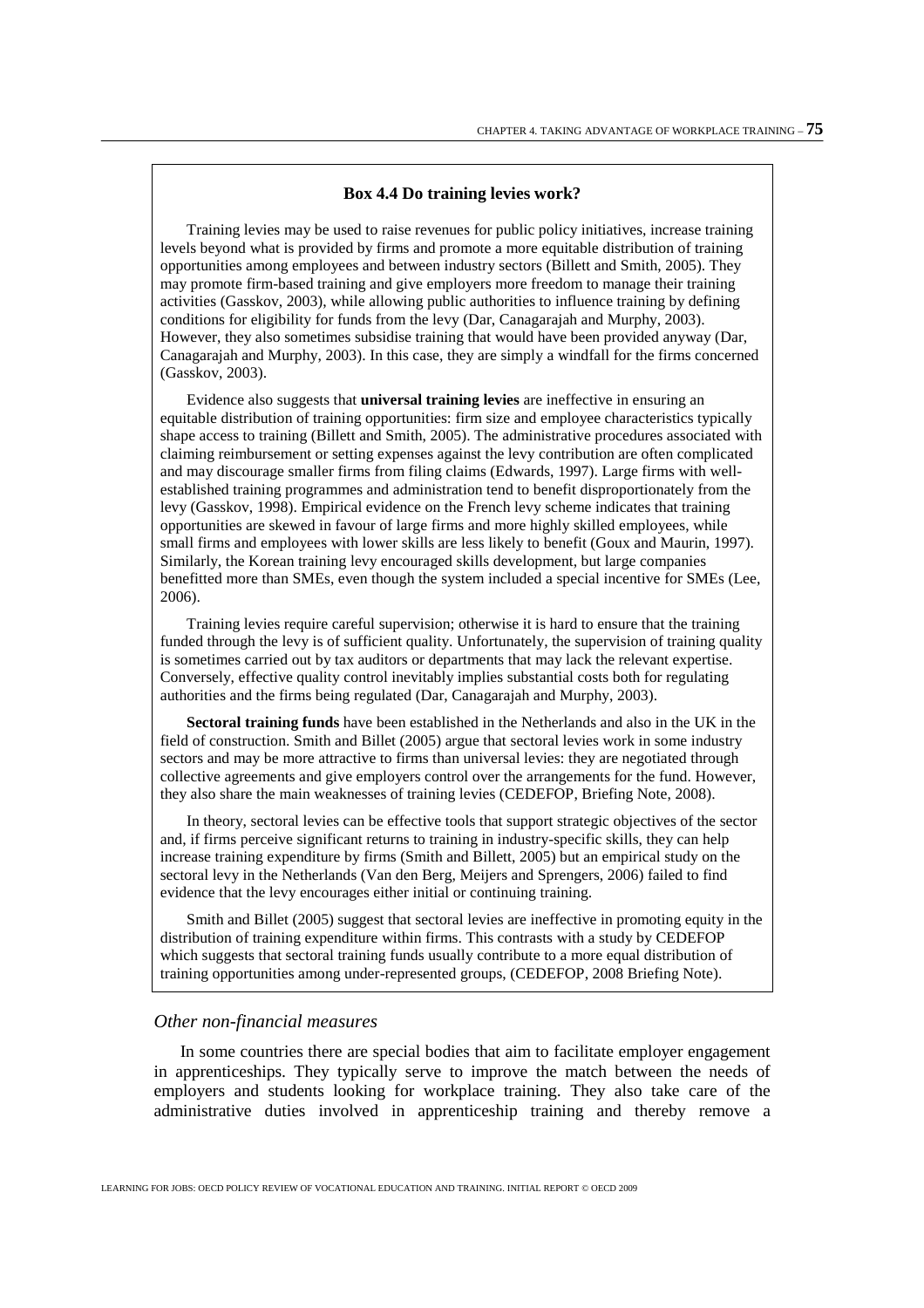considerable burden from employers. (This is particularly important for SMEs). They may also employ apprentices and hire them out to host employers (see Box 4.5).

#### **Box 4.5 External bodies involved in apprenticeship training**

**Australia**: In Australia, group training organisations (GTOs) are not-for-profit organisations supported by public authorities, with some charges to host employers. The role of GTOs is to employ apprentices and hire them out to host employers. They sometimes focus on a particular industry or region. The tasks performed by GTOs include: selecting apprentices to suit the needs of employers; arranging and monitoring training both on and off the job; taking care of the administrative duties involved; and ensuring that apprentices receive a broad range of training experience – sometimes by rotating them to different firms.

For research papers on GTOs see *www.ncver.edu.au/publications/bytheme.html*.

**Norway:** In Norway training offices (TO) *(opplæringskontor)* are owned by companies and usually relate to specific trades. TOs work actively to identify possible new training companies and establish new apprenticeship places, supervise companies with apprentices, and train staff involved in the tutoring of apprentices. Many TOs organise the theoretical part of the apprentices' training. They often sign the apprenticeship contracts on behalf of smaller training enterprises, thereby becoming accountable for completion of the training and its results (Norwegian Directorate for Education and Training, 2008).

**Switzerland:** Under the 2004 VET Act, the Swiss government established vocational training associations (*Lehrbetriebsverbünde*). These are groups of firms that share apprentices. The aim is to allow firms that do not have the capacity and resources to provide full training of an apprentice to become engaged and to decrease the financial and administrative burden on each individual firm. One of the firms of the association has the overall responsibility for the training of the apprentices, signs the apprenticeship contract and represents the association externally. The Confederation subsidises the *Lehrbetriebsverbünde* with initial funding (*Anschubfinanzierung*) during the first three years for marketing, administrative and other costs necessary to set up the joint training programme. After this initial support, the training associations are supposed to be financially independent. An evaluation (OPET, 2008) has revealed positive results in that a majority of firms in training associations would not have engaged in training otherwise.

## *Occupational licensing*

Firms may be encouraged to train their staff if their occupations are licensed and therefore have to be certified against particular standards. However, Billett and Smith (2005) warn that using licensing as a means of encouraging training carries the risk of fostering superficial training and certification and potentially weakening licensing arrangements that exist for other reasons (*e.g.* health and safety).

## *Sustaining incentives for employers during the economic crisis*

Economic pressures can limit the active participation of employers. Employers face a myriad of competing pressures and demands, and as indicated in the introduction, they tend to be reluctant to offer workplace training during economic downturns. Economically depressed regions may face a similar problem. In a depressed region one might encourage young people to seek workplace training in a different part of the country in a sector with good job prospects. This must be balanced against the potential challenges to younger people of living away from home, sometimes with weak adult supervision. In the interests of regional equity, it may sometimes be necessary to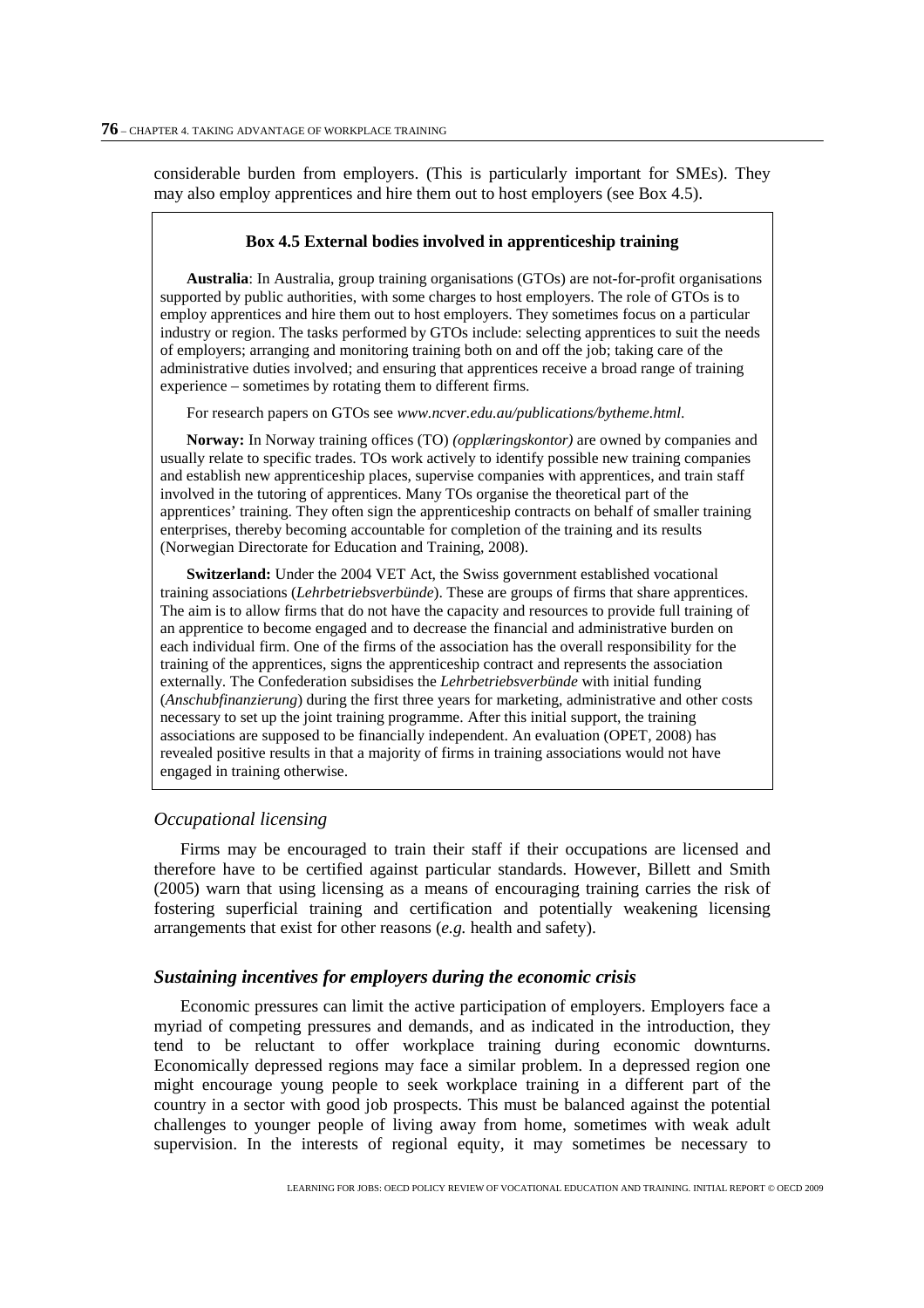compensate for the lack of workplace training through additional provision in VET institutions.

In late 2008, the global economy entered a downswing and the length and depth of this downswing remains uncertain. In a recent review of the evidence of the effects of downturns on apprentices and initial workplace training, Brunello (2009) notes the limited evidence, but suggests that normally apprentice numbers drop even faster during recessions than do the numbers in employment, although incumbent employees may experience an intensification of training effort. During downswings employers tend to shed labour and become more reluctant to take trainees and apprentices. In a weak economy with low demand the production benefit may be limited, and the expected recruitment benefit depends on the risky assumption that the employer will weather the downturn and expand again.

In Australia, during the early 1990s recession, apprentice numbers fell from 161 000<br>120 000 over the period 1990-93 (NCVER. to 120 000 over the period 1990-93 (NCVER, *www.ncver.edu.au/research/proj2/mk0008/growth.htm*). The relative vulnerability of apprentices and ordinary employees to a recession will depend on local circumstances. One analysis of the impact of the 1930s depression on engineering apprentices in England argued that during this period apprentices were used to substitute for full employees (Hart, 2005).

Taking on an apprentice represents a future commitment, often over several years. Apprentice contracts vary, but may be tightly binding on an employer, partly to ensure that employers are committed to the longer-term development of their apprentices. Employers may be very reluctant to take on such a potential risk during a period of intense uncertainty about the immediate economic future.

Potential policy responses to the crisis, designed to cushion apprenticeships and other forms of workplace training include:

- Temporary subsidies for apprentice starts: One objection is that most of the apprentice starts would happen without the subsidy. Another is that this might become an incentive for employers to use apprentices as cheap labour.
- Creation of more apprenticeship places in the public sector.
- Some means of sharing risks between different employers for taking on an apprentice. One option is to arrange for government sponsored bodies to take on apprentices and for employers to host the apprentices, as in the group training organisations in Australia.
- More practical training in VET institutions to compensate for the loss of workplace training.
- More time spent in general education, with job-specific training shifted to later stages in the education and training systems.

Brunello (2009) argues for policy that encourages training on and off the job during recessions – given the risk that young people may otherwise find themselves trapped in temporary jobs with few training opportunities. Drawing on Bassanini and Brunello (2008), he argues that "training policies are not necessarily the only and perhaps not the best tool available to support training in a prolonged downturn: structural policies that favour product market competition and labour market policies that reduce the dualism between protected insiders and unprotected outsiders may deliver better payoffs than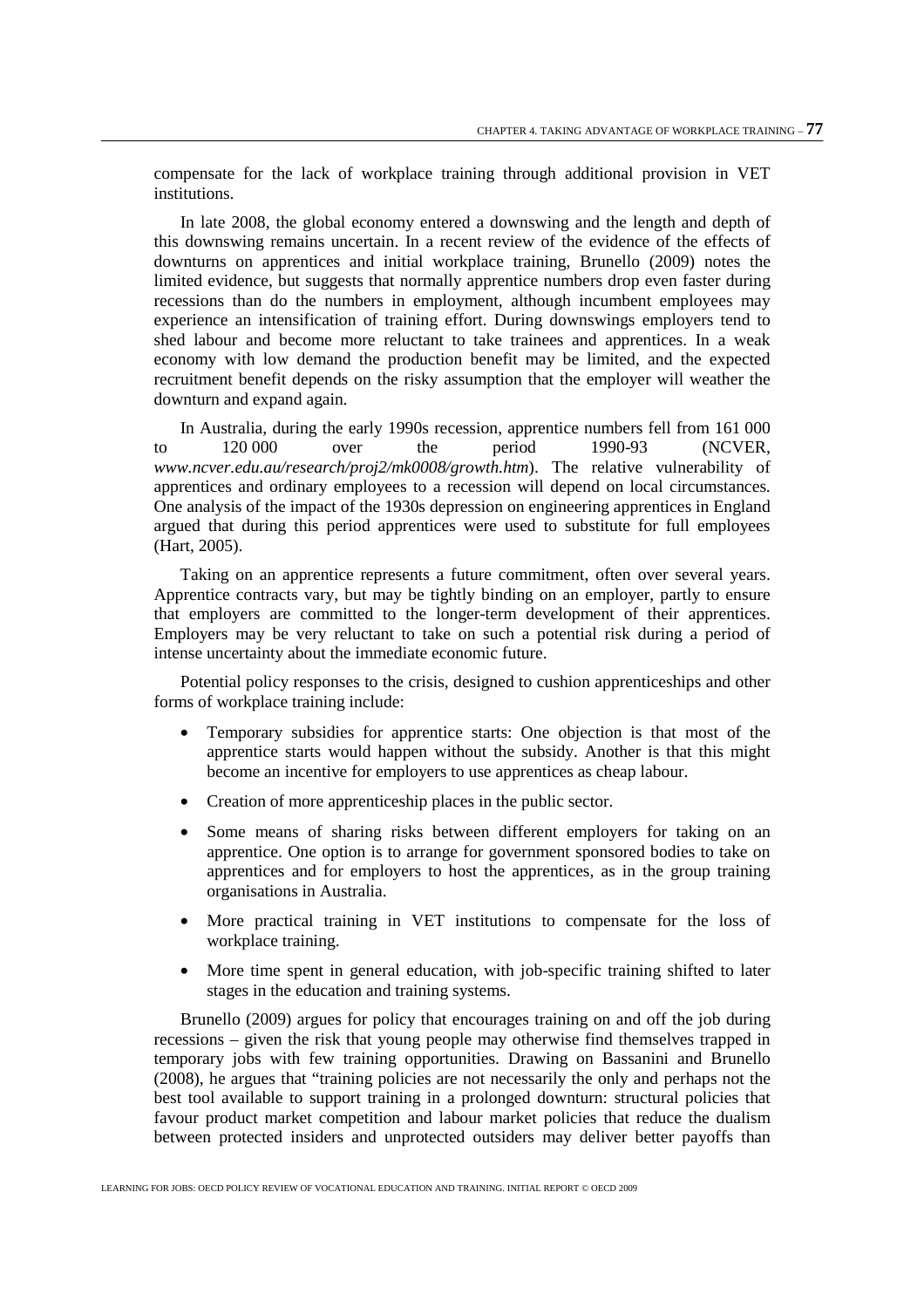subsidies to workers and employers, which are plagued by the presence of deadweight and substitution effects."

## *Incentives for potential apprentices*

A strong apprenticeship system needs to be attractive to potential apprentices as well as employers. Apprentices normally receive a wage, as noted above, and they may also get some type of government grant for subsidy. In return they should receive good quality training and the reasonable prospect of a smooth entry into the target occupation. From the apprentice point of view, the appeal of this form of training is comparative, depending on what else is on offer. Typically this will depend on the relative attractions of an academic track in tertiary education, or alternatively direct entry into the labour market.

Apprenticeships and other forms of workplace training may also smooth the transition to the labour market. Practical training in a company as part of initial VET may facilitate the transition from education and training to the labour market and reduce the cost of training graduate recruits, although the empirical evidence on the labour market outcomes of VET with workplace training is admittedly somewhat mixed. In Germany, economic activity was higher among apprentice graduates (who have received workplace training) than among university graduates and graduates from school-based VET (who typically lack workplace experience) although the duration of unemployment was longer for apprentice graduates than for other groups<sup>9</sup> (Winkelmann, 1996). In Austria, Hofer and Lietz (2004) found that apprentice graduates (upper secondary level) have less unemployment and higher earnings than unskilled workers, although their labour market performance is weaker than that of upper secondary graduates.<sup>10</sup>

#### **Box 4.6 Workplace training in Korea**

In Korea, many companies complain that young people entering employment directly after school require considerable training before they start a job (Grubb et al., 2006; Jung et al., 2004). According to a survey carried out by the Korea Employers Federation (KEF, 2005 in Park, 2007) among 536 companies (100 workers and over), new university graduates typically need more than 20 months of training before they are placed in a real work situation at a total cost of approximately KRW 107 million in large companies and KRW 39 million in SMEs (Park, 2007). Jung et al. (2004) argue that the low availability of workplace training in Korea forces students to seek costly additional training from private providers.

The Youth Job Experience programmes involve practical training in firms for students and unemployed 15-to-29-year-olds, with tertiary students accounting for 83% of all participants. Evaluation of the programme shows that student participants needed less time to find a job after graduation and stayed longer in their first jobs than those without work experience during their studies (OECD, 2007). However the programme reached relatively few students and participation has been decreasing (MEHRD and KEDI, 2005; OECD, 2007).

In the light of these circumstances, the OECD review of VET in Korea recommends improvement in the provision and quality of initial workplace training (Kuczera, Kis and Wurzburg, 2009).

 $\overline{a}$ 9

Based on data for the 1984-90 sample.

<sup>&</sup>lt;sup>10</sup> The study does not control for students' ability and selection mechanisms.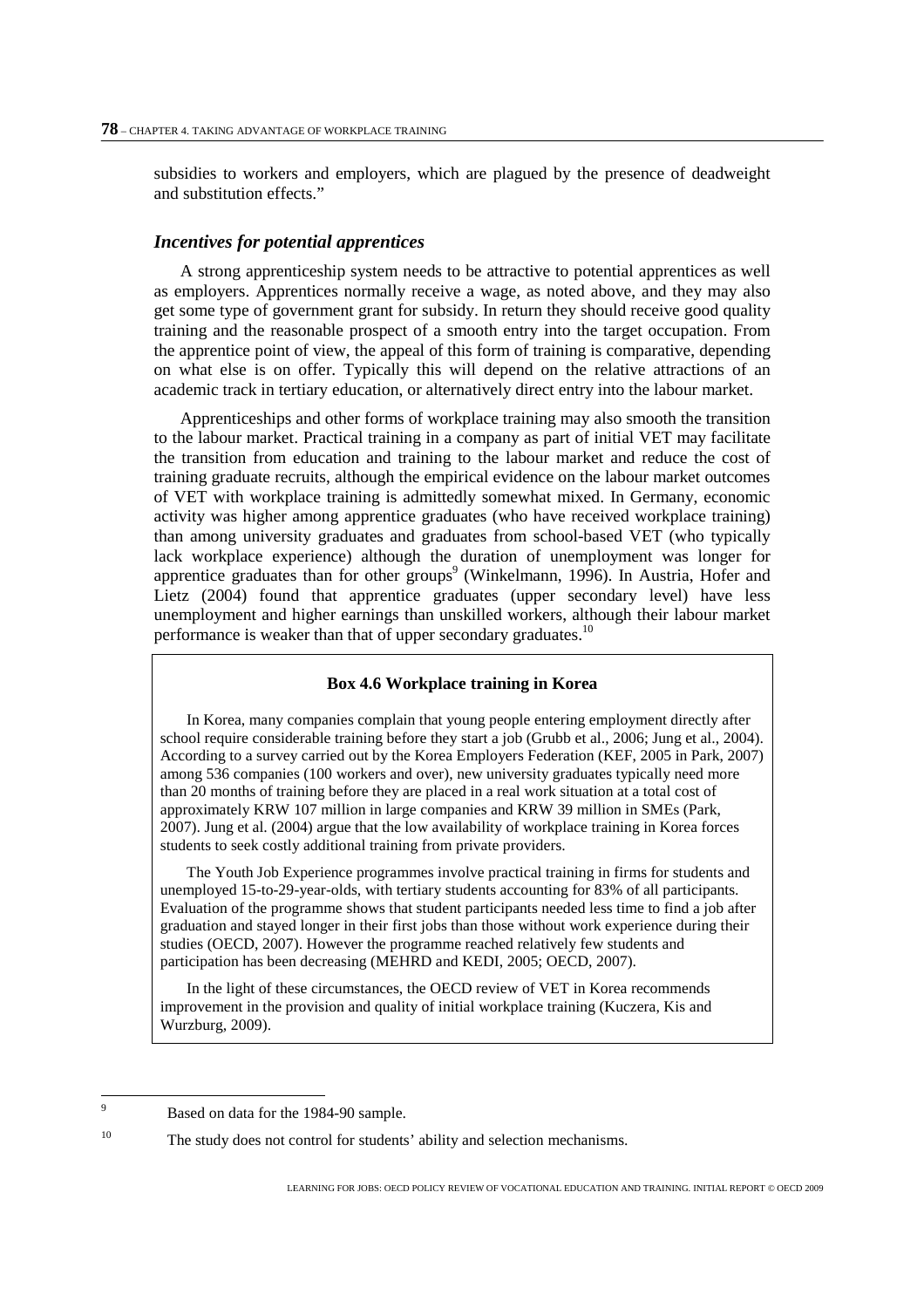Dropout is one indicator of weakness in apprenticeship systems as well as perhaps the attractiveness of alternative career options. Dropout rates are technically difficult to calculate, mainly because in most educational systems, a proportion of those who leave educational programmes re-enter a similar programme either immediately or within a relatively short period of time. This group may not be regarded as genuine dropouts. This means that comparing dropout rates across countries is fraught with difficulty, but there are some striking international differences. A recent study sought to identify comparable completion rates for a group of European countries. They note a completion rate of 31% for England<sup>11</sup>, 50-60% in Scotland, and suggest, that on a comparable basis, the rate in Germany is around 75%, around 70% in Denmark, around 65-70% in the Netherlands, and around 75-80% in France. The study notes a range of statistical difficulties associated with this comparison (West, 2004). In practice non-completion may not be a significant problem. Among other studies on apprenticeship dropout, Bessey and Backes-Gellner (2007) show that in Germany about 20% of the apprentices prematurely terminate their apprenticeship contract, but in practice most of them either shift to another employer or education career track, leaving only a very small proportion of complete drop-outs – less than 5% of those who start apprenticeships.

## **4.4 Taking advantage of workplace training: conclusion**

## *Arguments and evidence*

- Good quality workplace training:
	- − Provides a strong learning environment for both hard and soft skills.
	- − Improves transition from school to work by allowing employers and potential employees to get to know each other.
	- − Contributes to output.
	- Links the provision of training to real labour market needs.
- Workplace training typically needs to be complemented by other education and training, since some skills are more effectively taught off the job and workplace training may not always be available because of regional economic weaknesses or economic downturns.
- The ideal apprenticeship training will be:
	- High quality, with well-structured training in the workplace.
	- − Attractive to a wide range of employers in terms of the costs relative to immediate and potential benefits.
	- Relevant and attractive to apprentices with a low dropout rate, and an adequate wage.
	- − Cost-effective, relative to alternative ways of delivering publicly supported VET.

 $\overline{11}$ Completion rates in England have risen substantially in recent years, rising from 38% in 2004/5 to 64% in 2007/08. Data Service (2008) Statistical First Release DS/SFR1 v2 22 December 2008, the Data Service, London.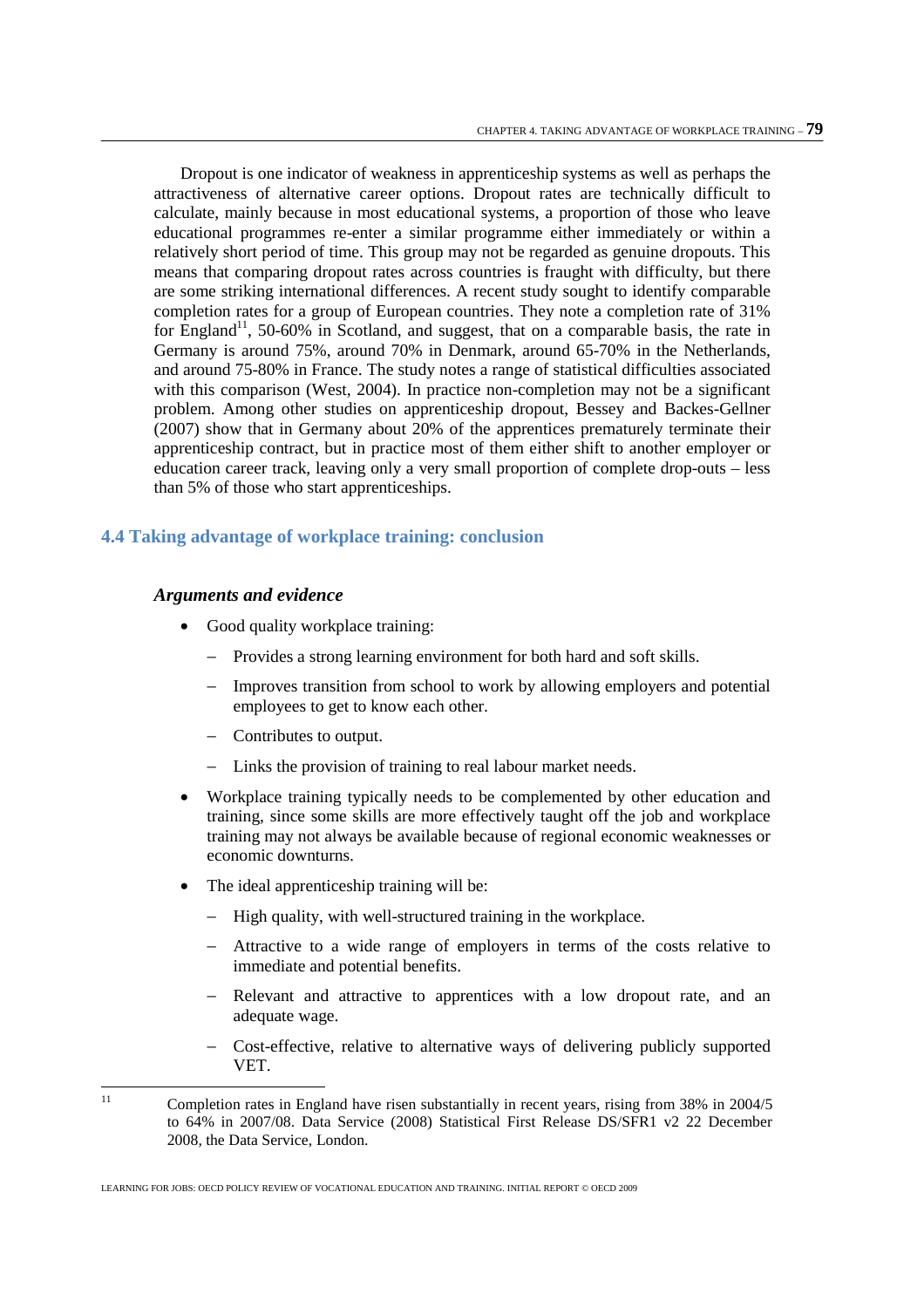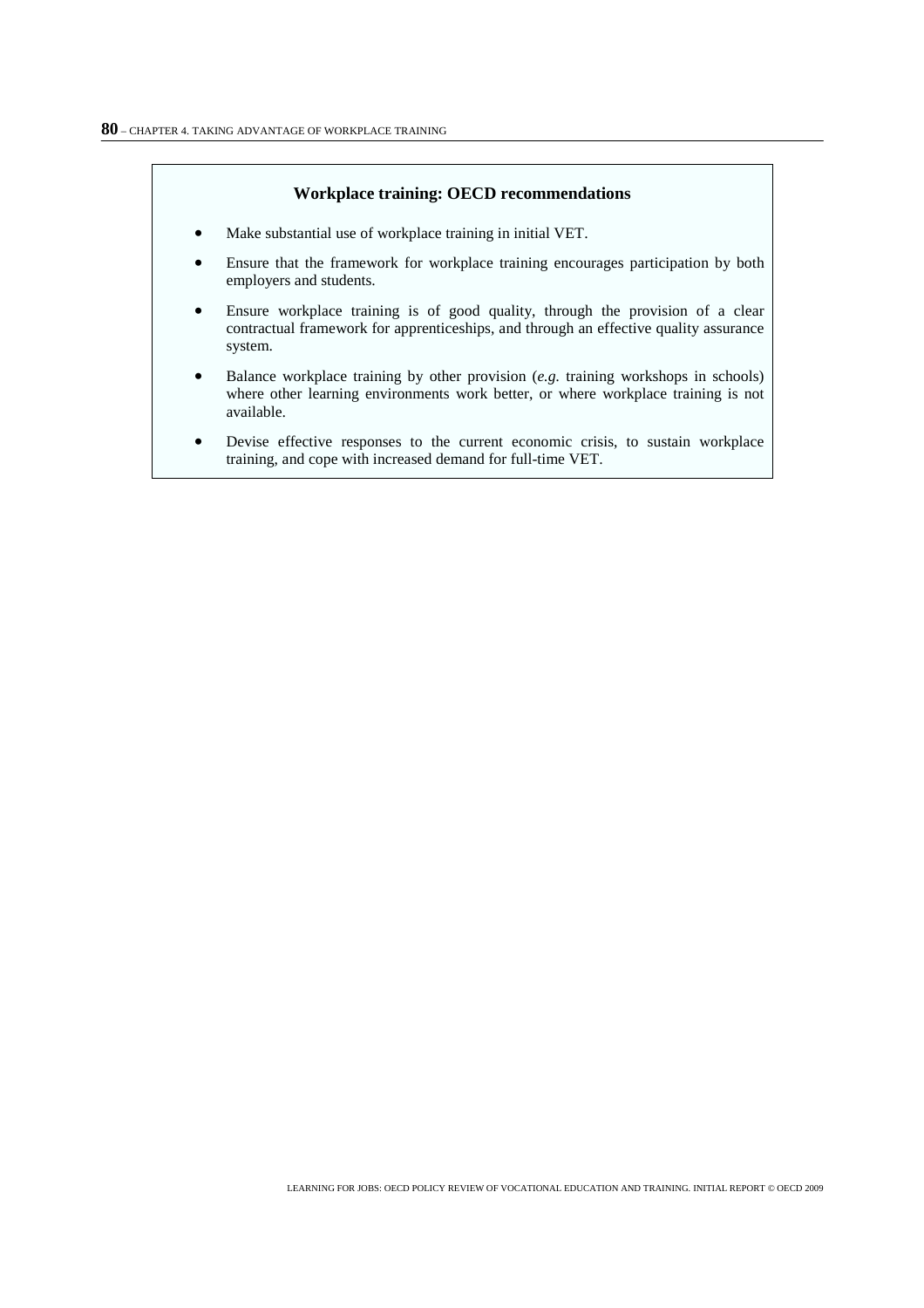# *References*

- Acemoglu, D., and J. Pischke (1999a), "The Structure of Wages and Investment in General Training", *Journal of Political Economy,* Vol. 107, No. 3, pp. 539-572.
- Acemoglu, D. and J. Pischke (1999b), "Beyond Becker: Training in Imperfect Labour Markets", *The Economic Journal*, Vol. 109, No. 453, pp. 112-142.
- Acemoglu, D. and J. Pischke (1998), "Why do Firms Train? Theory and Evidence", *Quarterly Journal of Economics*, Vol. 113, No. 1, pp. 79-118.
- Aarkrog, V. (2005), "Learning in the Workplace and the Significance of School-based Education: A Study of Learning in a Danish Vocational Education and Training Programme", *International Journal of Lifelong Education*, Vol. 24, No. 2, March-April 2005, pp. 137-147, Routledge.
- Askilden, J. E. and N.A. Øivind (2005), "Apprentices and Young Workers: A Study of the Norwegian Youth Labour Market", *Scottish Journal of Political Economy*, Vol. 52, No. 1, pp. 1-17.
- Australian Fair Pay Commission (2006), "Minimum Wage Decision October 2006", *www.fairpay.gov.au/fairpay/WageSettingDecisions/General/2006/FactSheets/2006Mi nimumWageDecision.htm*
- Autor, D. (2001), "Wiring the Labor Market", *Journal of Economic Perspectives,*  Vol. 15, No. 1, pp. 25-40.
- Bassanini, A., and G. Brunello (2008), "Is Training More Frequent When Wage Compression is Higher? Evidence from the European Community Household Panel", *Labour Economics*, Vol. 15, No. 2, pp. 272-290.
- Beicht, U., G. Walden and H. Herget (2004), *Kosten und Nutzen der betrieblichen Berufsausbildung in Deutschland,* Bertelsmann, Bielefeld.
- Bessey, D. and U. Backes-Gellner (2007), "Premature Apprenticeship Terminations: An Economic Analysis", Working Paper No.2 Institute for Strategy and Business and Economics and Swiss Leading House Economic of Education. Firm Behavior and Training Policies, Zürich.
- Billett, S. and A. Smith (2005), "Encouraging enterprises' expenditure on VET: Policy goals and mechanisms", *Journal of Vocational Education and Training*, Vol. 57, No. 1, pp. 5-23.
- Brunello, G. (2009), *The Effect of Economic Downturns on Apprenticeships and Initial Workplace Training: a Review of the Evidence,* OECD. Available at: *(www.oecd.org/dataoecd/51/41/43141035.pdf )*
- CEDEFOP (2008), *Social Partners and Sectoral Training Funds: Mobilising Resources*, Briefing Note, CEDEFOP, Thessaloniki.

LEARNING FOR JOBS: OECD POLICY REVIEW OF VOCATIONAL EDUCATION AND TRAINING. INITIAL REPORT © OECD 2009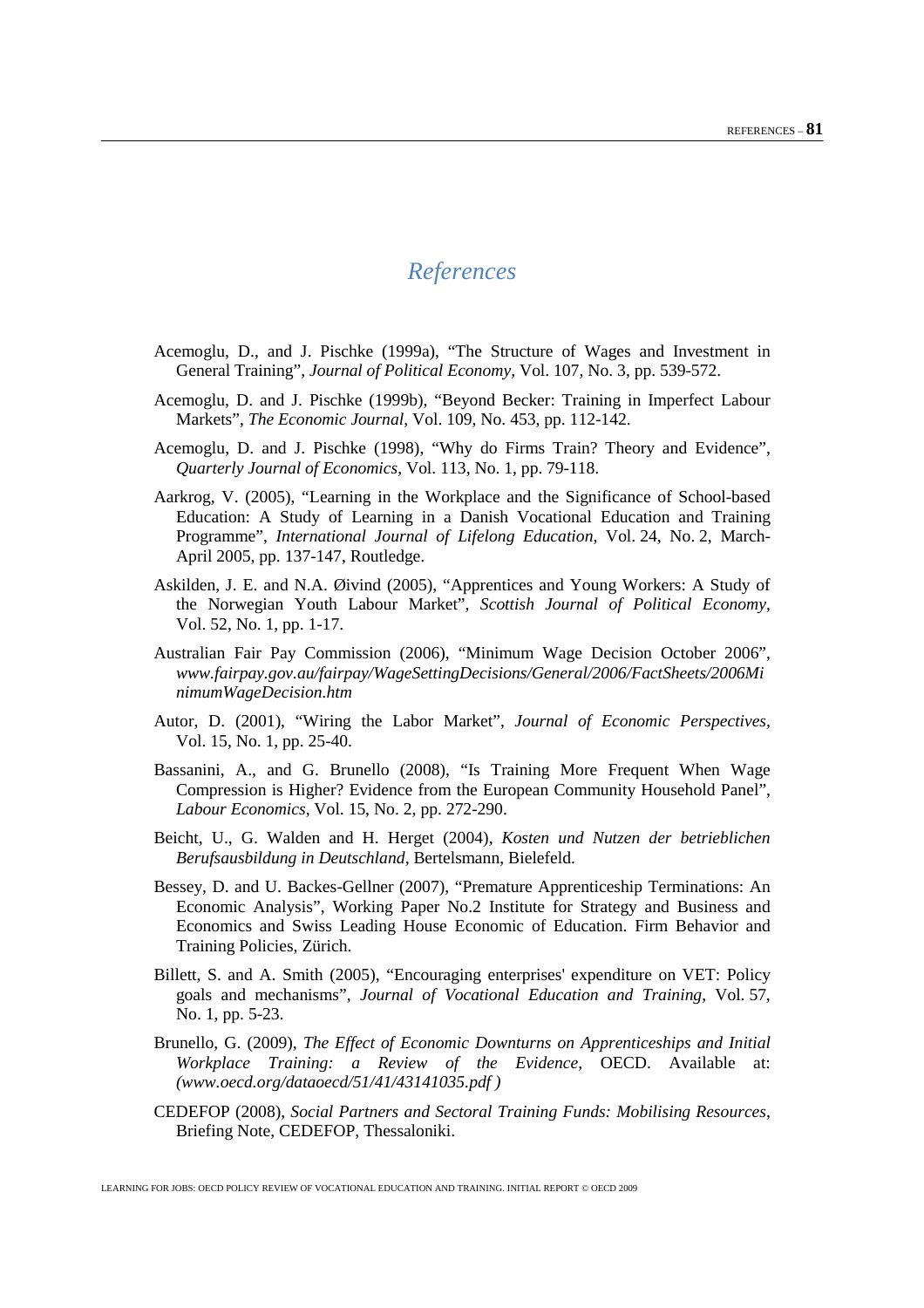- Clark, D. (2001), "Why do German Firms Subsidize Apprenticeship Training? Test of Asymmetric Information and Mobility Cost Explanations" *Vierteljahreshefte fur Wirtschaftsforschung*, No. 70, pp. 102-106.
- Cornford, I. and D. Gunn (1998), "Work-based Learning of Commercial Cookery Apprentices in the New South Wales Hospitalities Industry", *Journal of Vocational Education and Training*,Vol. 50, No. 4, pp. 549-568.
- Dar, A., S. Canagarajah and P. Murphy (2003), *Training Levies: Rationale and Evidence from Evaluations,* The World Bank, Washington.
- Davidson, J., C. Doucouliagos, J. Macneil, M. Rimmer, P. Sgro and L. Watts (1997), *Return on Training Investment*, Office of Technical and Further Education–ANTA, Canberra.
- Dionisius, R., *et al. (*2008), "Cost and Benefit of Apprenticeship Training A Comparison of Germany and Switzerland", Discussion Paper, No. 3465, IZA, Bonn.
- Edwards, C. (1997), State Failure or Market Failure? The Ten Steps to a Levy-Grant System of Vocational Training, in Godfrey, M. (ed). (1997) *Skill Development for International Competitiveness*, Edward Elgar, Cheltenham.
- Ellström, P. (2001), "Integrating Learning and Work: Problems and Prospects", *Human Resource Development Quarterly*, Vol. 12, No. 4, pp. 421-435.
- Federal Office for Professional Education and Technology, 2008, *Vocational and Professional Education and Training in Switzerland.* National report from Switzerland contributing to the OECD's review of "learning for jobs" Federal Office for Professional Education and Technology, Bern.
- Franz, W. and D. Soskice (1995), "The German Apprenticeship System" in *Institutional Frameworks and Labor Market Performance: Comparative Views on the U.S. and German Economies,* F. Buttler (ed.), Routledge, London, pp 208-234.
- Gasskov, V. (2003), Financing Enterprise Training by Payroll Levies, in D. Dohmen and B. Cleuvers, *Finanziering von Weiterbildung und lebenslangem Lernen* (pp. 133-158), Bertelsmann, Bielefeld.
- Gasskov, V. (1998), "Levies, Leave and Collective Agreements Incentives for Enterprises and Individuals to Invest in Training", *Vocational Training*, No. 13, pp. 27-34.
- Gibb, J. (1999), "The Quality of Learning", *Australian Training Review,* No. 32 (Oct/Nov/Dec), pp. 32-33.
- Goux, D., and E. Maurin (1997), *Train or Pay: Does It Reduce Inequalities to Encourage Firms to Train their Workers?,* INSEE, Paris.
- Grubb, N., *et al.* (2006), Thematic Review of Tertiary Education, Country Note, OECD, *www.oecd.org/dataoecd/37/21/38092630.pdf.*
- Gruber, E., I. Mandl and T. Oberholzner (2008), *Learning at the Workplace,* CEDEFOP, Tessaloniki.
- Harris, R., M. Simons and J. Bone (2000), *More than Meets the Eye? Rethinking the Role of Workplace Trainer,* NCVER, Brisbane.
- Hart, R. (2005), "General Human Capital and Employment Adjustment in the Great Depression: Apprentices and Journeymen in UK Engineering", *Oxford Economic Papers*, No. 57, pp. 169-189.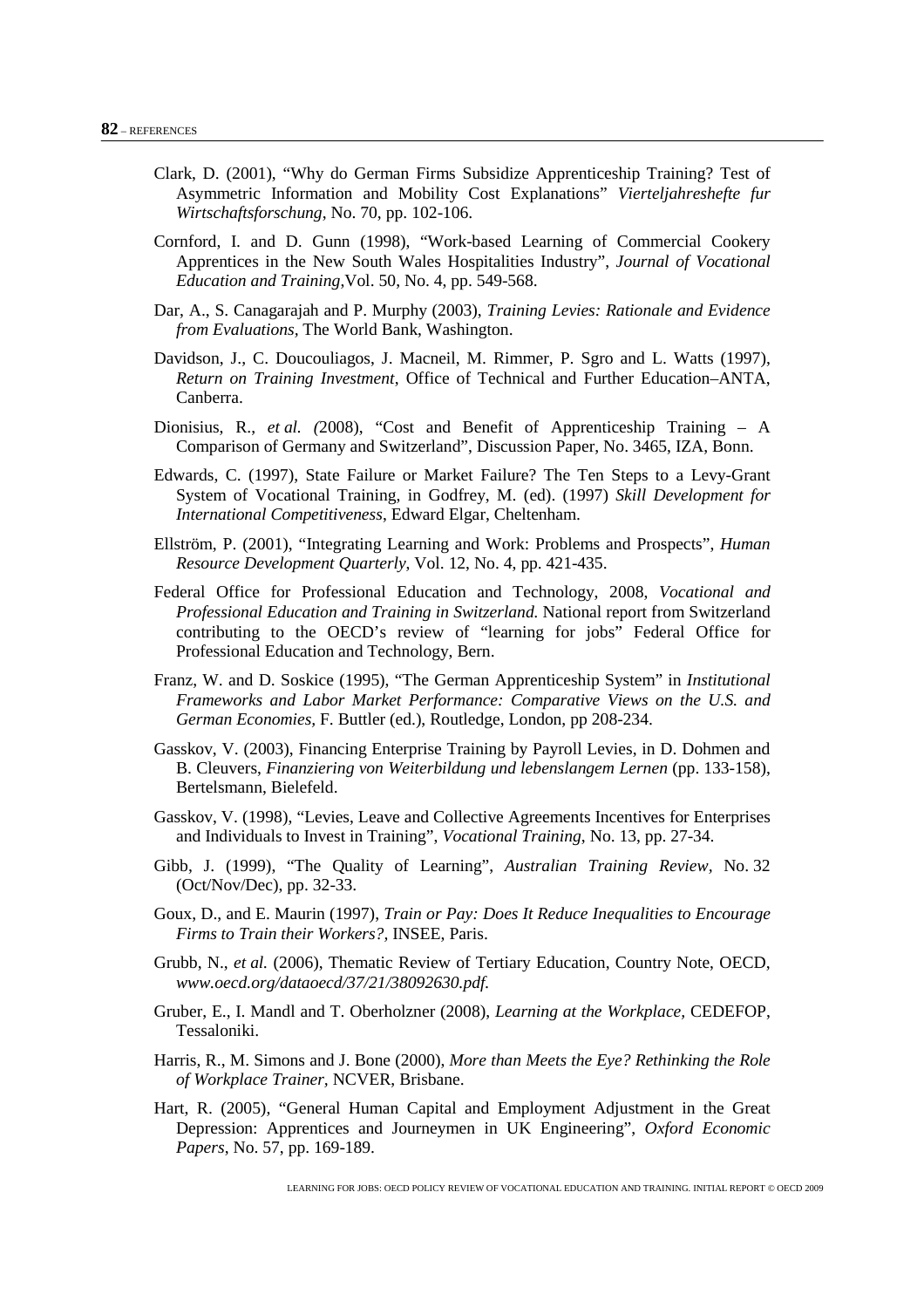- Hawke, G. (1998), "Learning, workplaces and public policy" in J. McIntyre and M. Barrett (eds.), *VET Research:Influencing Policy and Practice*, proceedings of the first national conference of the Australian Vocational Education and Training Research Association, Sydney.
- Hofer, H. and C. Lietz (2004), "Labour Market Effects of Apprenticeship Training in Austria", *International Journal of Manpower*, Vol. 25, No. 1, Emerald.

Hungarian Ministry of Labour and Social Affairs (2008), personal communication.

- Jung, T.H. *et al.* (2004), *Effective Measures for School-to-work Transition in the Vocational Education System. Lessons from Australia and Korea*, NCVER, Adelaide.
- Kilpatrick, S., V. Hamilton and I. Falk (2001), *Issues of Quality Learning: Apprenticeship in Rural and Remote Australia*, CRLRA, Sydney.
- Kis, V., K. Hoeckel and P. Santiago (2009), *Learning for Jobs: OECD Reviews of Vocational Education and Training: Mexico,* OECD, Paris. Available at: *(www.oecd.org/dataoecd/28/37/43277304.pdf)*
- Köpeczi Bócz, T. and E. Bükki (2006a), *A szakképzés Magyarországon* (Vocational Education and Training in Hungary), CEDEFOP, Thessaloniki.
- Korean Employers Federation (KEF) (2005), *Daejol Sinipsawon Jaegyoyook Hyonhwang Josa* (Survey on Re-education of Newly Recruited University Graduates), KEF, Seoul.
- Kuczera, M., S. Field., N. Hoffman, S. Wolter (2008a), *Learning for Jobs: OECD Reviews of Vocational Education and Training: Sweden,* OECD, Paris. Available at: *(www.oecd.org/dataoecd/26/55/40755122.pdf)*
- Kuczera, M, G. Brunello, S. Field and N. Hoffman (2008b), *Learning for Jobs: OECD Reviews of Vocational Education and Training: Norway*, OECD, Paris. Available at: *(www.oecd.org/dataoecd/45/34/41506628.pdf )*
- Kuczera, M., V. Kis, and G. Wurzburg. (2009), *Learning for Jobs: OECD Reviews of Vocational Education and Training: Korea,* OECD, Paris. Available at: *(www.oecd.org/dataoecd/53/49/42689417.pdf)*
- Lasonen, J. (2005), "Workplace as Learning Environments: Assessments by Young People after Transition from School to Work", *www.bwpat.de/7eu .*
- Lee, K. W. (2006), "Effectiveness of Government's Occupational Skills Development Strategies for Small- and Medium-scale Enterprises: A Case Study of Korea", *International Journal of Educational Development*, Vol. 26.
- Leuven, E. (2005), "The Economics of Private Sector Training: A Survey of the Literature", *Journal of Economic Surveys,* Vol. 19, No. 1, pp. 91-111.
- Ministry of Education & Human Resources Development (MEHRD) and Korean Educational Development Institute (KEDI) (2005), "Brief Statistics on Korean Education, 2005", *Statistical Materials 2005-4*.
- Mohrenweiser, J. and U. Backes-Gellner (2006), *Distinguishing Companies with Different Apprenticeship Training Motivations – Evidence from German Establishment Data*, Working Paper No.7, Universität Zürich, Zürich.
- Mohrenweiser, J. and T. Zwick (2008), *Why do Firms Train Apprentices? The Net Costs Puzzle Reconsidered,* ZEW, Mannheim.

LEARNING FOR JOBS: OECD POLICY REVIEW OF VOCATIONAL EDUCATION AND TRAINING. INITIAL REPORT © OECD 2009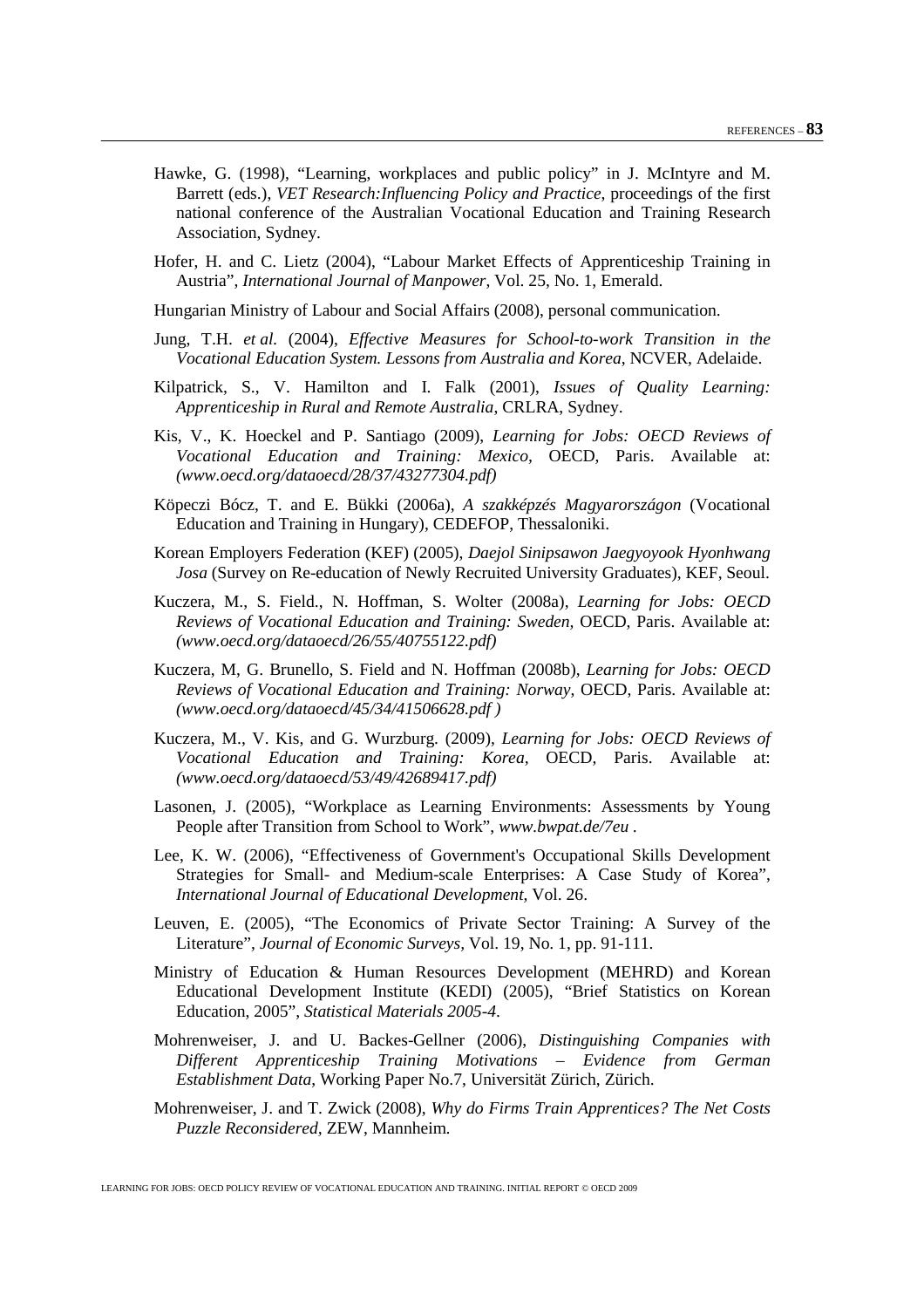- Mühlemann, S., J. Schweri, R. Winkelmann and S. Wolter (2007), "An Empirical Analysis of the Decision to Train Apprentices", *Labour: Review of Labour Economics and Industrial Relations*, Vol 21, No. 3, pp. 419-441.
- Neubäumer, R. and L. Bellmann (1999), "Ausbildungsintensität und Ausbildungsbeteiligung von Betrieben: Theoretische Erklärungen und empirische Ergebnisse auf der Basis des IAB-Betriebspanels 1997" in *Die wirtschaftlichen Folgen von Aus- und Weiterbildung*, W. Sesselmeier (ed.), Hampp Verlag, Munich, pp. 9-41.
- Norwegian Directorate for Education and Training (2008), "Responses to the National Questionnaire", unpublished.
- OECD (2007), *Jobs for Youth: Korea*, OECD, Paris.
- OPET (2008), *Resultate Evaluation Lehrbetriebsverbünde*, OPET, Bern.
- Park, I. (2007), "The Labour Market, Skill Formation and Training in the 'Postdevelopmental State': The Example of South Korea", *Journal of Education and Work*, Vol. 20, No. 5, pp. 417-435, Taylor and Francis.
- Rauner, F. (2007), *Kosten, Nutzen und Qualität der beruflichen Ausbildung,* Bremen University, Bremen.
- Richardson, S. (2005), New estimates of Employers' Contributions to Training, in K. Ball, *Funding and Financing of Vocational Education and Training, Research readings,* NCVER, Adelaide.
- Robertson, I., M. Harford, A. Strickland, M. Simons, R. Harris and A. Edwards (2000), *Evaluating On- and Off-Job Approaches to Learning and Assessment in Apprenticeships and Traineeships*, Post Compulsory Education and Training Conference, Gold Coast.
- Ryan, P. (2000), "The Institutional Requirements of Apprenticeship: Evidence from Smaller EU Countries", *International Journal of Training and Development,* Vol. 4, No. 1, Blackwell.
- Schofield, K. (1999), *Independent Investigation into the Quality of Training in Queensland's Traineeship System*, Department of Employment, Training and Industrial Relations, Queensland.
- Schweri, J., *et al.* (2003), *Kosten und Nutzen der Lehrlingsausbildung aus der Sicht Schweizer Betriebe*, Beiträge zur Bildungsökonomie, Band 2, Rüegger Verlag, Chur and Zurich.
- Seagraves, L. and M. Osborne (1997), "Participants in a Work-based Learning Programme: Small and Medium Enterprises and their Employees" in *Good Thinking: Good Practice – Research Perspectives on Learning and Work*, 5th Annual International Conference on Post-compulsory Education and Training, Griffith University, Brisbane.
- Smith, A., and S. Billett (2005), Getting Employers to Spend More on Training: Lessons from Overseas. In K. Ball, *Funding and Financing of Vocational Education and Training*, NCVER, Adelaide.
- Smits, W. (2006), "The Quality of Apprenticeship Training", *Education Economics*, Vol. 14, No. 3 pp. 329-344, Routledge.